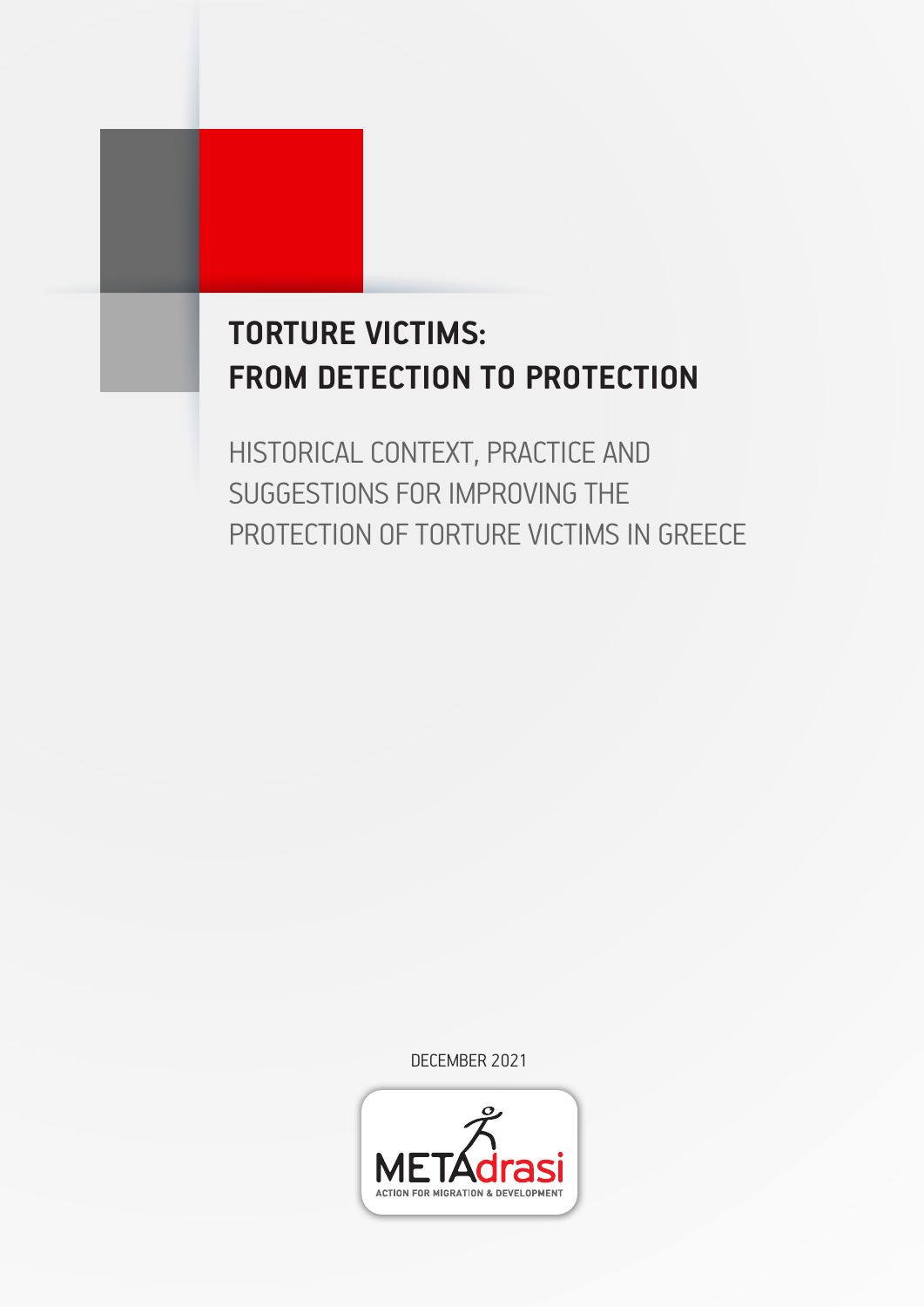This advocacy essay is the product of research and experience that emerged from the work of METAdrasi's team for the Certification of Torture Victims

Authors of original text: Ioanna Babasika, Fotini Zahou Edited by: Katerina Downward, Mara Pagona Graphic design and publication: METAdrasi Issue date: December 2021 ISBN: 978-960-9771-04-7

The original Greek text was published in Athens in December 2021 within the framework of the project "Hope and Memory: Identification and Certification of Victims of Torture", implemented under the Active Citizens Fund in Greece, by METAdrasi- Action for Migration and Migration. The translated essay was published in Athens in March 2022.

*The text of this publication may be reproduced free of charge in any format or medium, provided that it is reproduced accurately and not in a misleading context. The title of the publication must be mentioned and METAdrasi's copyright must be acknowledged. Wherever third-party material has been used, it is necessary to obtain permission from the re-*

© ΜΕΤΑδραση 7, 25is Martiou str, 177 78 - Athens Tel.: (+30) 214 100 8700 www.metadrasi.org

*spective copyright holder.*

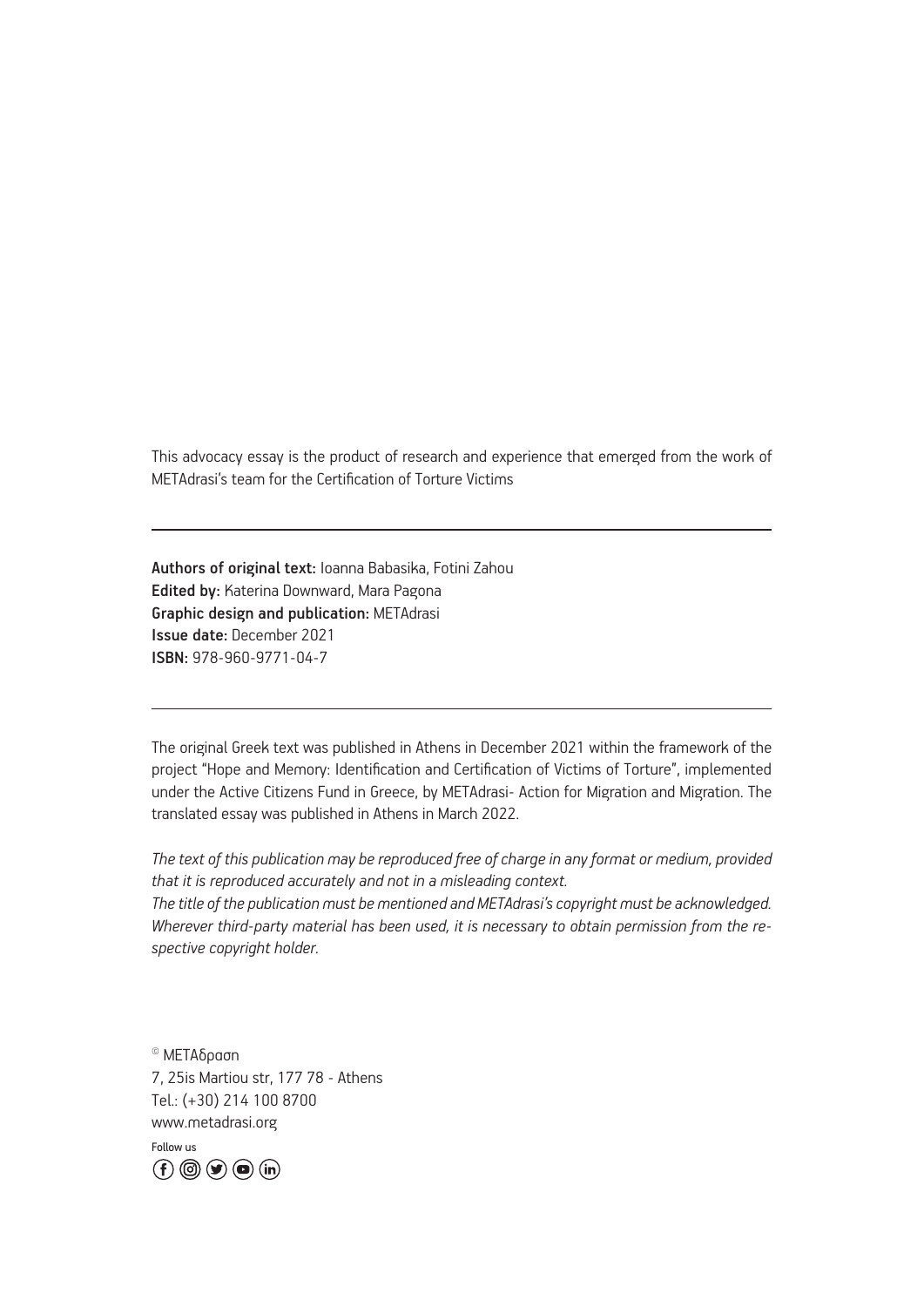

# **Table of Contents**

| The European Committee for the Prevention of Torture and Inhuman or Degrading |  |
|-------------------------------------------------------------------------------|--|
|                                                                               |  |
|                                                                               |  |
|                                                                               |  |
|                                                                               |  |
|                                                                               |  |
|                                                                               |  |
|                                                                               |  |
|                                                                               |  |
|                                                                               |  |
|                                                                               |  |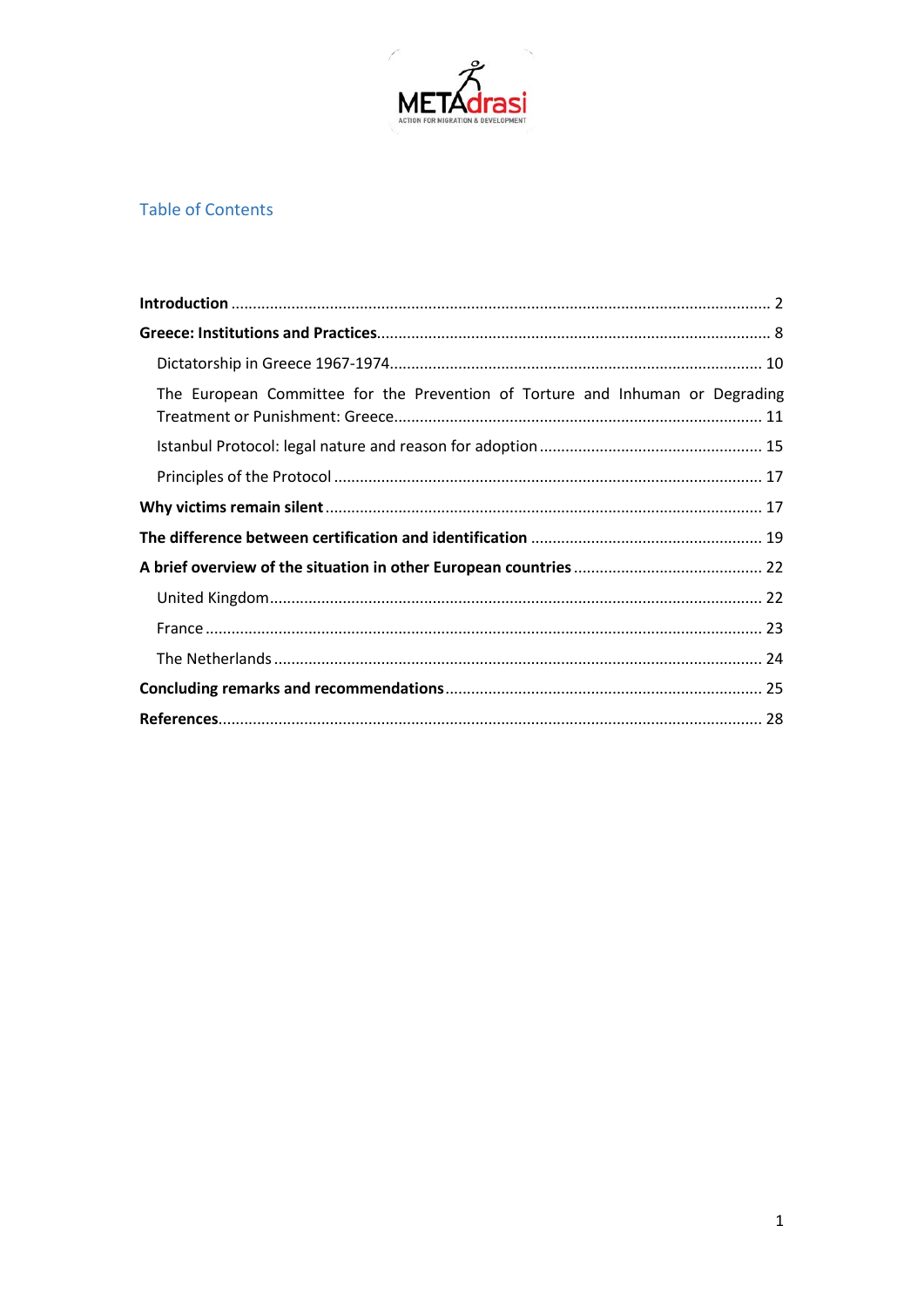

## **Introduction**

**.** 

In Western parliamentary democracies, abuse in the form of torture or inhuman or degrading treatment has significantly decreased, but has not been eliminated. In recent decades, waves of people have left their country of origin, either as migrants or refugees, due to serious political and human rights violations, including torture. As a host country for hundreds of thousands of people over the past decade, Greece has been compelled to respond to the huge humanitarian crisis that many developing countries across the globe are currently experiencing.

In 2011, intending to continue the work of the Rehabilitation Centre for Torture Victims, METAdrasi initiated its ongoing programme for the Certification of Torture Victims, in an effort to meet the needs of members of the refugee population, who have been tortured, either in their country of origin, or during their journey towards Greece.

The purpose of this essay, is to highlight the problematic legislative provisions for the certification of torture victims through Greek public and military hospitals. In all of the countries studied, certification is not implemented by the State, but by independent specialist teams. Having received training in the identification of sequelae from torture and by closely following the Istanbul Protocol, such teams have the capability to investigate cases of people claiming to have been tortured, long after the events have taken place. A survey, carried out during and after the enforcement of the contested legislation, shows that the State is still unable to implement the procedure provided for in the law, or ensure adequate reception conditions for the vulnerable group of torture victims. On the contrary, torture victims live in inhuman and degrading conditions, which, compounded by the limited access to medical and psychological support, have a negative impact and lead to their further, secondary victimisation.[1](#page-3-0)

<span id="page-3-0"></span><sup>&</sup>lt;sup>1</sup>The "Reference Report on the Refugee and Migrant Issue" of the Greek National Commission for Human Rights highlights the shortcomings mentioned later in this report, see *GNCHR Reference Report on the Refugee and Migrant Issue (Part B)*, September 2020 (last accessed on the 3rd of October, 2021).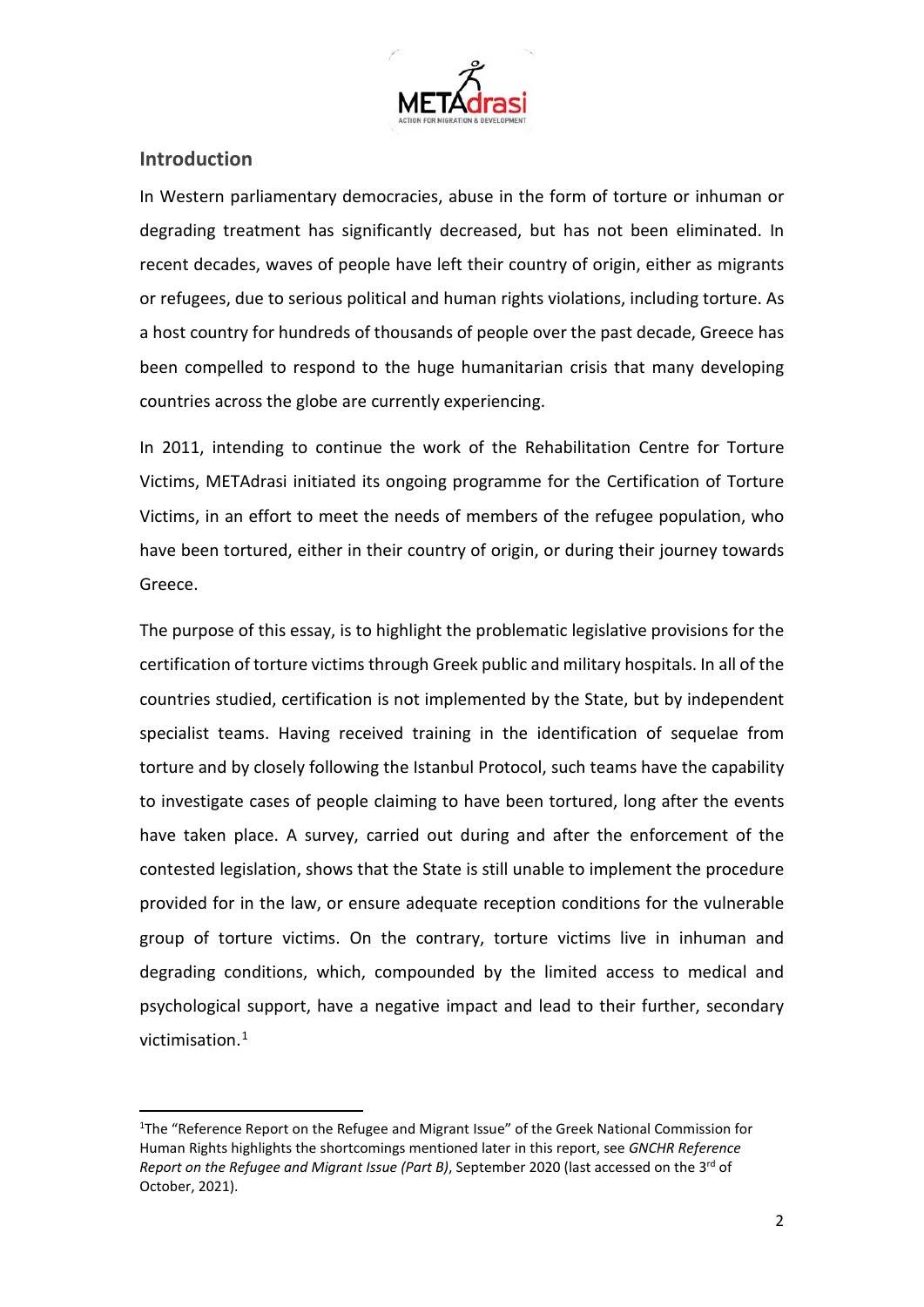

**The path towards International and European regulation and protection** The practice of torture is ancient and has existed throughout human history. A wellknown example is drawn from Greek mythology, in which Zeus himself tortured Prometheus for having dared to help humans, by holding him captive and having a vulture eat his liver every day. Various torture practices have been used, either as punishment (criminal treatment) or as a means of extracting information (interrogation). It was not until the Age of Enlightenment, centuries later, that philosophers developed new approaches, eschewing the use of physical violence for the above-mentioned purposes.

In his famous work "*On Crimes and Punishments*", written in 1764, the father of modern criminal law, Cesare Beccaria, considered the practice of torture inhuman and abolishable (nowadays, it is also considered ineffective, as the tortured person is willing to admit anything, in order to stop their agony). Unfortunately, however, it took another two centuries before the generalised condemnation of torture by lawyers and philosophers was expressed in a concrete, legally usable way. Having experienced the horrors that millions of people suffered in World War II, humanity began to adopt and introduce binding legal texts at an international level, which were progressively ratified into the domestic laws of most States. More specifically, the Universal Declaration of Human Rights was the first such international legal instrument, signed in 1949, followed by the International Covenant on Civil and Political Rights (ICCPR), signed in 1966, and finally the International Convention against Torture and Other Cruel, Inhuman or Degrading Treatment or Punishment, signed in 1984. At the level of the Council of Europe, the European Convention on Human Rights signed in Rome in 1950 was followed by the European Convention for the Prevention of Torture, which came into force in 1989 and provides that any place or institution where one is detained and their liberty is deprived, is subject to monitoring by a special experts committee, namely the European Committee for the Prevention of Torture and Inhuman or Degrading Treatment or Punishment (CPT). The CPT builds on Article 3 of the European Convention on Human Rights, which provides that "No one shall be subjected to torture or to inhuman or degrading treatment or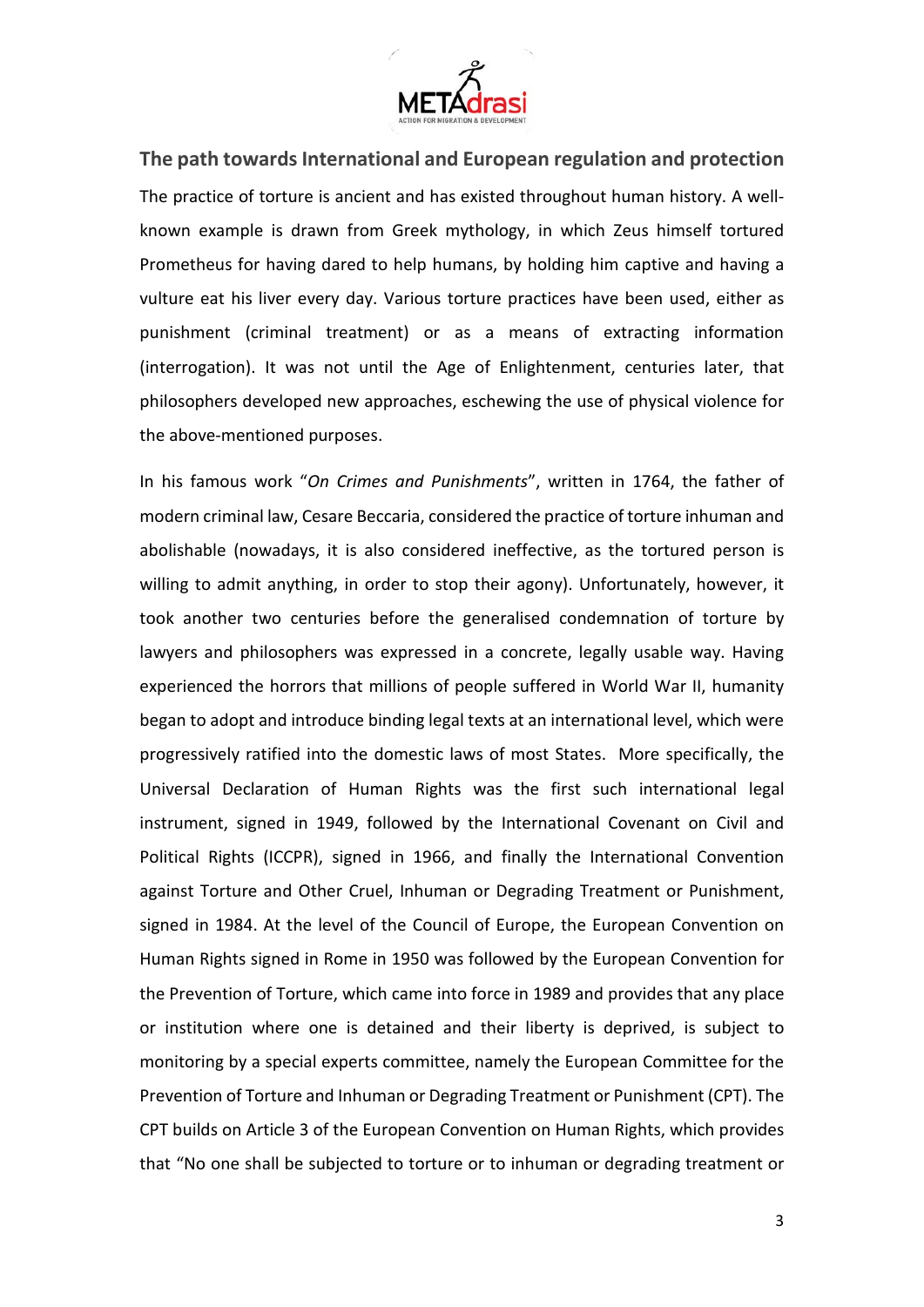

punishment". The CPT is not an investigative body, it is a non-judicial preventive mechanism that protects persons deprived of their liberty from torture and other forms of ill-treatment; thus, complementing the judicial work of the European Court of Human Rights. The CPT organises visits to places of detention, to assess the treatment of persons deprived of their liberty. CPT delegations have unrestricted access to sites of detention and the right to move around these sites without restriction. After each visit, the CPT sends a detailed report to the relevant Member State. To date, the CPT has published seventeen reports, and has carried out ten *ad hoc* visits, seven regular visits and two high-level meetings.<sup>[2](#page-5-0)</sup>

The European Convention on Human Rights provides for inter-State application and the possibility of expulsion of a Member State from the Council of Europe in the event of non-compliance with the decisions of the European Court of Human Rights by the Committee of Ministers, as happened in the well-known "Greek case". Greece's withdrawal during the dictatorship was due to the violation of a number of articles of the Convention, most notably the one concerning the prohibition of torture.

In recent decades, European countries have adopted a series of reform measures and practices stemming from the recommendations of the CPT. Such measures concern not only criminal legislation, penitentiary codes, disciplinary law for the government officials concerned, and training systems, but also administrative and organisational reforms, to favour all preventive measures. By way of example, countries, such as France and Italy, as far as medical staff serving in prisons, detention centres for aliens etc. is concerned, have stopped recruiting physicians through a Ministry of Justice procedure and have introduced the use of physicians from their National Health System instead<sup>3</sup>.Thus, the physician's actions within his medical practice are not subject to interventions or orders of a prison or detention centre director.

 $\overline{a}$ 

<span id="page-5-0"></span><sup>&</sup>lt;sup>2</sup>European Committee for the Prevention of Torture and Inhuman or Degrading Treatment or Punishment (CPT), [https://www.coe.int/el/web/cpt/about-the-cpt\(](https://www.coe.int/el/web/cpt/about-the-cpt)last accessed on the 3<sup>rd</sup> of October, 2021).

<span id="page-5-1"></span><sup>3</sup> Crétenot M., Liaras B. (2013) *Prison Conditions In France*, pp 36-38, Rome. European Prison Observatory, available here[:http://www.prisonobservatory.org/upload/PrisonconditionsinFrance.pdf](http://www.prisonobservatory.org/upload/PrisonconditionsinFrance.pdf) (last accessed on the 3<sup>rd</sup> of October, 2021).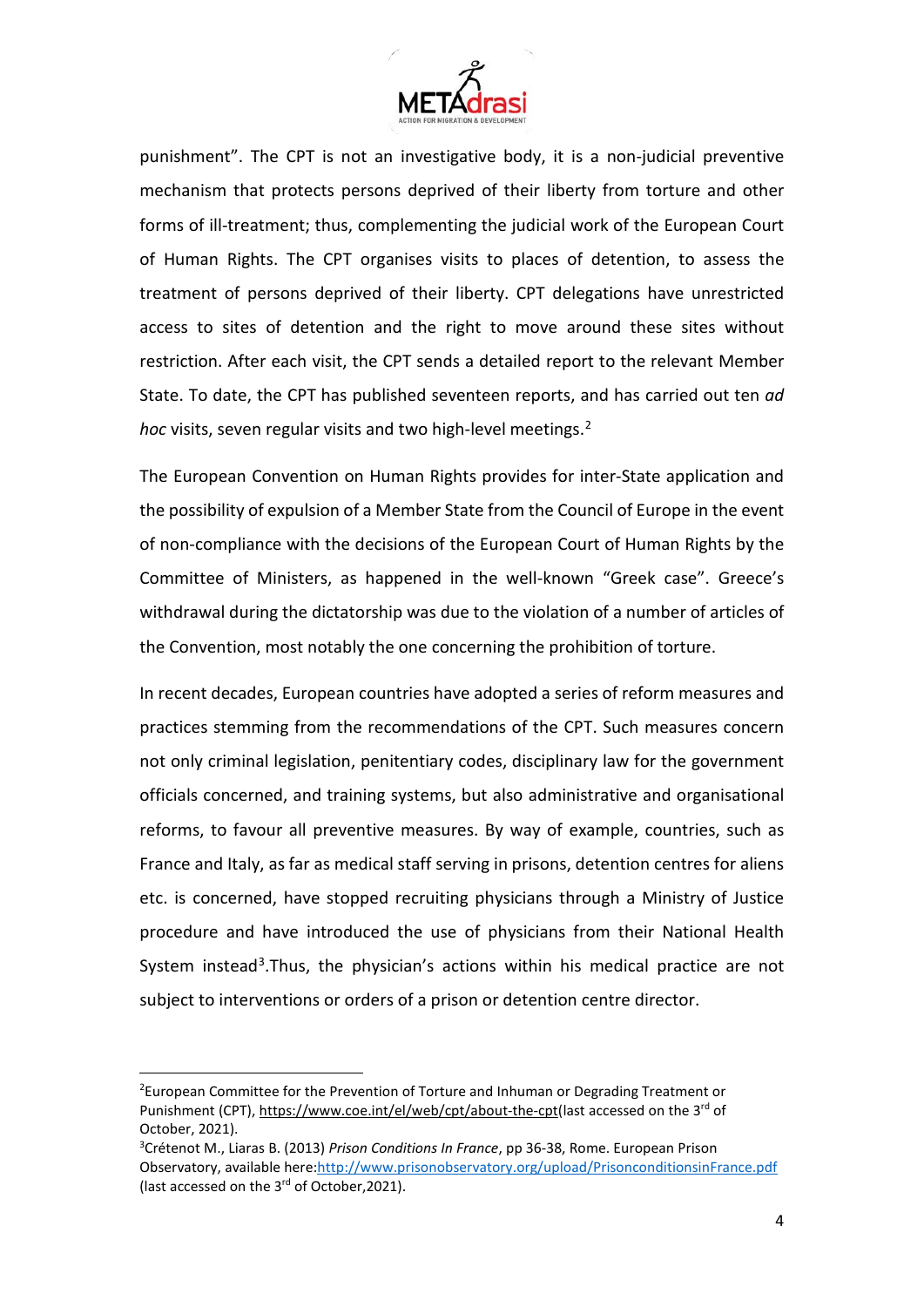

Torture victims are a particularly vulnerable group that unfortunately remains largely invisible. The reason is that the reception systems for asylum seekers are not yet organised in a proper manner whereby torture victims can be identified at an early stage amongst the general population residing in reception centres. While vulnerable groups that can be readily distinguished exist (disabled individuals, pregnant women, single-parent families, minors), torture victims go unnoticed for a number of reasons. Standard practices, such as a thorough clinical examination by the facility's physician, a detailed interview of adequate length by the facility's social worker and psychologist, could otherwise eliminate the expected mistrust of a torture victim towards any authority figure whilst protecting them from the cumbersome procedures of the various services. These shortcomings of the reception and asylum system lead to the rejection of applications for international protection at the first and second instance; such rejections do not take into account the fact that these applicants have been subjected to torture.

**Important statistics from the Programme for Certification of Torture Victims** 



*Percentage of nationals from different countries of origin that have received certification between January 2016 and September 2021.*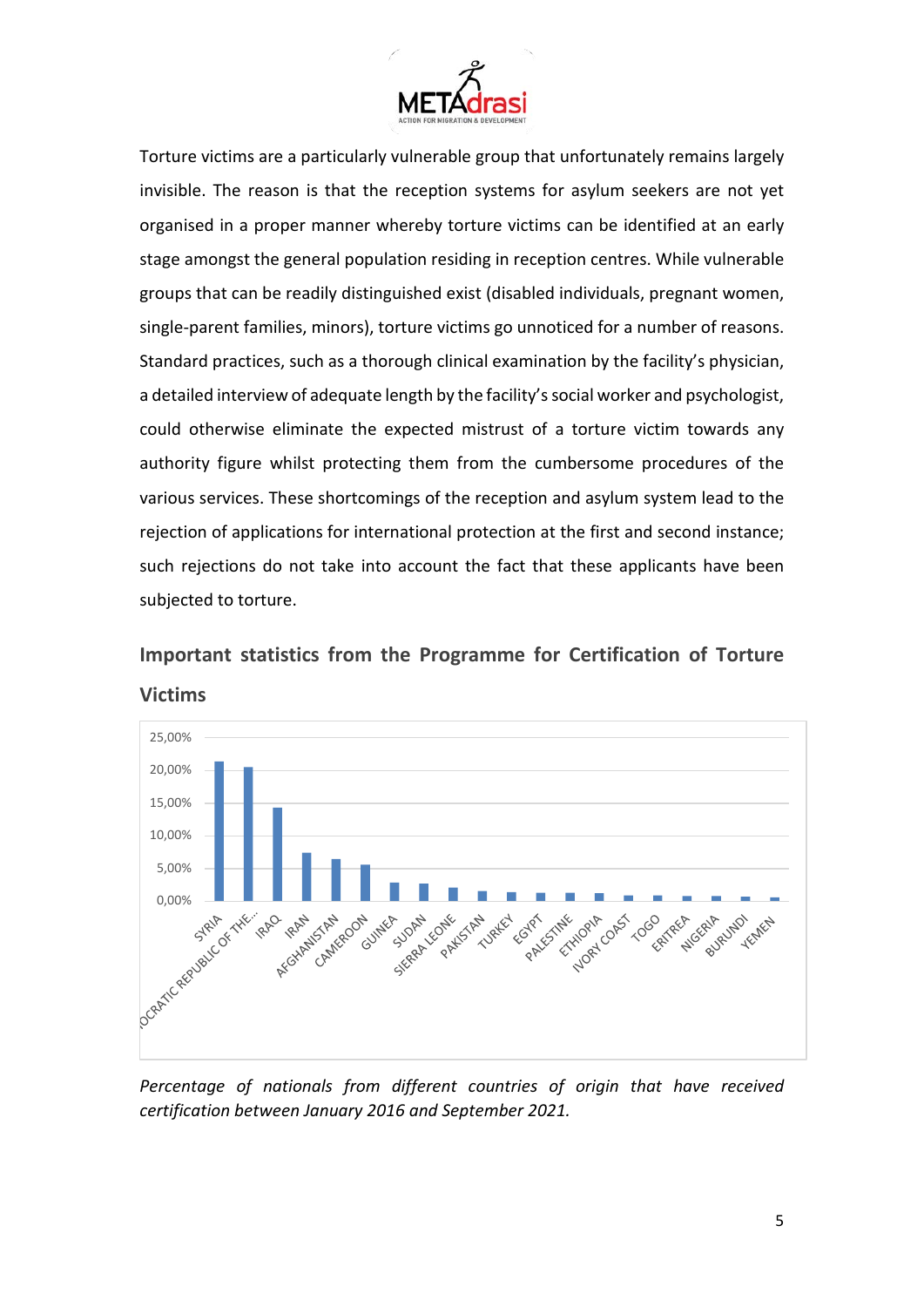

# **Certification decision according to the Istanbul Protocol**



*Number of cases differentiated by rating provided in the final expert report.*



*Per year cumulative number of cases inducted into the programme from January 2016 to September 2021 and number of cases that were finally certified. Any deviation in the numbers is due to the fact that a proportion of those who joined stopped the process, as they have the right to do at any stage, and never received any document.*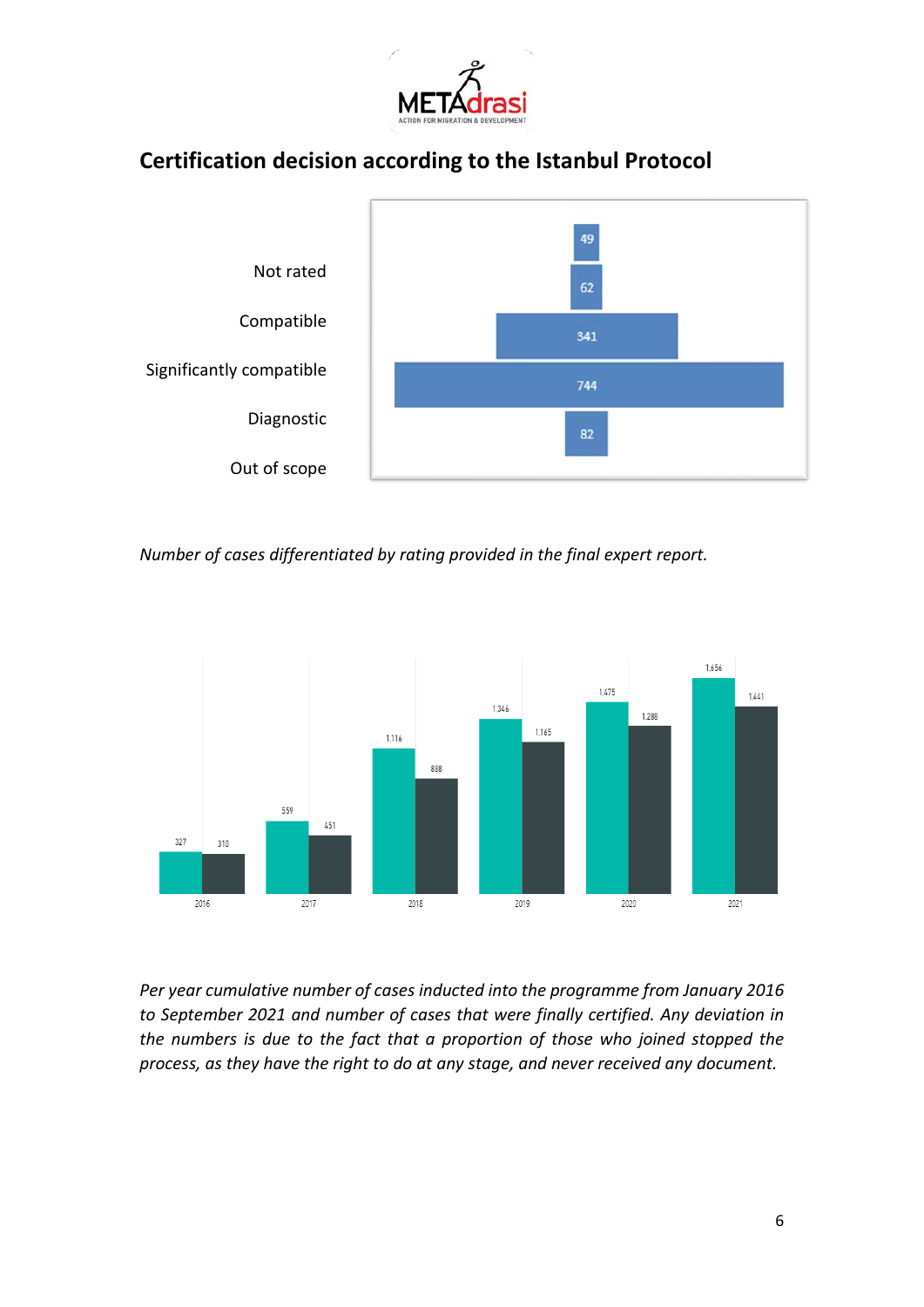

# **% of Cases**



*Stage of legal process, which the persons served were upon joining the programme.*

The statistics above have been drawn from METAdrasi's Torture Victim Certification Programme over the past five years. The majority of cases examined and certified as torture victims were admitted into the process after receiving a first rejection decision, without their vulnerability having been acknowledged by the staff of the public services examining their cases. Therefore, it is evident that there are gaps and oversights in the Greek asylum system and in public services that support torture survivors; often, they are even subjected to administrative detention under inhuman and degrading conditions, contrary to the rights that the country has committed to providing them.[4](#page-8-0)

<u>.</u>

<span id="page-8-0"></span><sup>4</sup> As these commitments are set out in the Convention against Torture and Other Cruel, Inhuman or Degrading Treatment or Punishment, available

here[:https://www.ohchr.org/EN/ProfessionalInterest/Pages/CAT.aspx,](https://www.ohchr.org/EN/ProfessionalInterest/Pages/CAT.aspx) (last accessed on the 3<sup>rd</sup> of October,2021). See in this regard in Greek Council for Refugees, Administrative Detention in Greece: Findings from the Field (2018), available

here[:https://www.gcr.gr/media/k2/attachments/GCR\\_Ekthesi\\_Dioikitik\\_Kratisi\\_2019.pdf\(](https://www.gcr.gr/media/k2/attachments/GCR_Ekthesi_Dioikitik_Kratisi_2019.pdf)last accessed on the 3<sup>rd</sup> of October, 2021)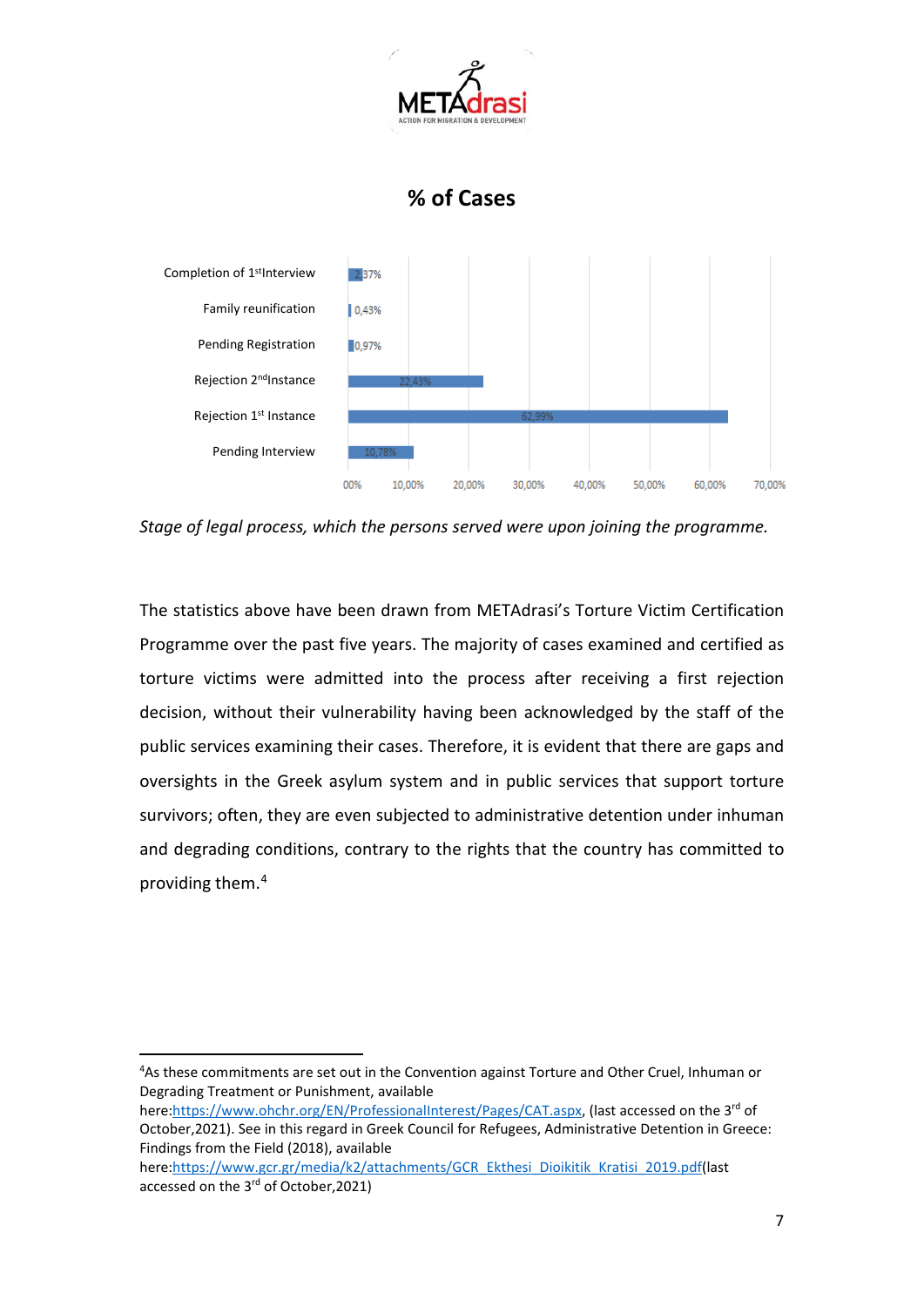

#### **Greece: Institutions and Practices**

 $\overline{a}$ 

In terms of international law, Greece is one of the countries that has ratified almost all International and European Conventions related to the protection of human rights; nevertheless, problems have been observed with regard to implementation. A specific article prohibiting torture has been historically included in multiple Greek Constitutions, starting with the constitutions adopted after the Greek Revolution in accordance with the principles of the Age of Enlightenment and the values of the French Revolution. However, this constitutional imperative was only implemented by the 1975 national

constitution, after the seven-year dictatorship, with the addition of the phrase "as the law provides" in the relevant article. This was accomplished in 1984 by the serving Minister of Justice, Georgios-Alexandros Mangakis, who drafted and passed Law 1[5](#page-9-0)00/1984, which amended the Penal Code by adding Articles 137<sup>A</sup>et seq.<sup>5</sup> regarding the penal treatment of perpetrators responsible for torture. It should be noted that these provisions were not incorporated into the chapter of the penal code dealing with crimes against life and/or physical integrity, but into the chapter on crimes

<span id="page-9-0"></span><sup>&</sup>lt;sup>5</sup>137<sup>A</sup> P.C. (Law 4619/2019 – Government Gazette 95/A/11-6-2019), "1. A civil or military servant, whose duties involve prosecution or interrogation or investigation of criminal or disciplinary offenses or punishment implementation or custody and care of detainees, is punishable by imprisonment, if he, in the exercise of those duties, submits a person under his authority to torture for the purpose of: a) extracting a confession, testimony, information or statement, especially of denouncement or acceptance of a political or other ideology, from that person or a third person; b) punishment; c) intimidation of that person or a third person. The same punishment applies to civil or military servants who, under orders of a superior or on their own will, appropriate such duties and commit the acts described above. 2. Torture, in accordance with the previous paragraph, means any systematic infliction of intense pain or health endangering physical exhaustion or psychological pain capable of inflicting severe psychological damage, as well as any illegal use of chemicals, drugs or other natural or artificial means, aiming to bend the will of the victim. 3. Physical harm, health damage, illegal use of physical or psychological violence and any other violation of human dignity, committed by the persons and under the circumstances provided by par. 1, unless within the meaning of par. 2, is punishable by imprisonment of at least 3 years, if not punishable more severely by another provision. The following are particularly considered as violations of human dignity: a) the use of a truth detector; b) prolonged isolation; c) severe infringements of sexual dignity. 4. Acts or consequences inherent in the lawful enforcement of punishment, other legal restrictions of freedom or legal enforcement measures, do not fall under the meaning provided by this Article.", [https://www.lawspot.gr/nomikes](https://www.lawspot.gr/nomikes-plirofories/nomothesia/n-4619-2019/arthro-137a-poinikos-kodikas-nomos-4619-2019-vasanistiria)[plirofories/nomothesia/n-4619-2019/arthro-137a-poinikos-kodikas-nomos-4619-2019-vasanistiria,](https://www.lawspot.gr/nomikes-plirofories/nomothesia/n-4619-2019/arthro-137a-poinikos-kodikas-nomos-4619-2019-vasanistiria) (last accessed on the 3<sup>rd</sup> of October, 2021).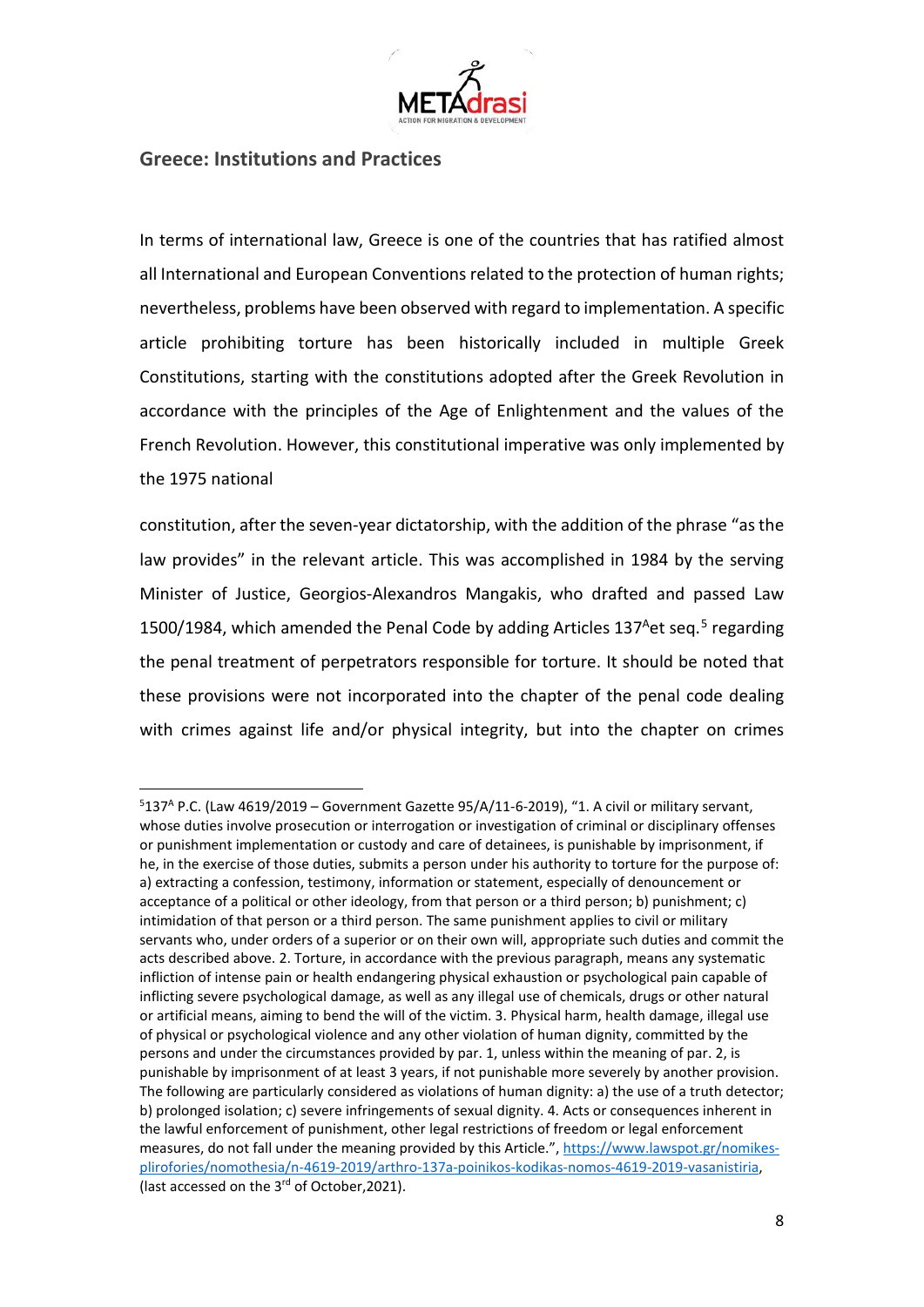

against democracy (such as high treason and the threat against the integrity of national territory). As Mangakis states in the law's explanatory report, he wanted to highlight the importance of this crime, which is not only directed against individuals, but also of democracy and the rule of law. Similarly, at the level of international law, this crime is inalienable, is not open to any exception whatsoever (e.g., war, state of siege, etc.) and has been established as one of the few international crimes that fall within the jurisdiction of the permanent International Criminal Court at the Hague.

What has been outlined above also applies to the field of legislative provisions –in international and national law– concerning the handling (prevention and repression) of torture. Greece ratified the 1984 International Convention against Torture and Other Cruel, Inhuman or Degrading Treatment or Punishment with the Law 1782 of 1988, and the Council of Europe Convention for the Prevention of Torture and Inhuman or Degrading Treatment or Punishment with the adoption of Law 1949 in 1991.[6](#page-10-0)

#### Dictatorship in Greece, 1967-1974

**.** 

During the dictatorship of 1967-1974 there was extensive use of torture by the police authorities and the army;<sup>[7](#page-10-1)</sup> as a consequence, procedures for the expulsion of Greece from the Council of Europe were initiated before the European Commission of Human Rights, on the recommendation of four council members: Denmark, the Netherlands, Norway and Sweden[.8](#page-10-2) Eventually this expulsion did not take place, as Greece withdrew voluntarily, so as to avoid the consequences of these violations.

<span id="page-10-0"></span><sup>&</sup>lt;sup>6</sup>Ratification of the Convention for the Prevention of Torture and Inhuman or Degrading Treatment or Punishment, Law 1949/1991, Government Gazette 83/A/31-5-1991, available a[t https://www.e](https://www.e-nomothesia.gr/kat-anthropina-dikaiomata/nomos-1949-1991-phek-83-a-31-5-1991.html)[nomothesia.gr/kat-anthropina-dikaiomata/nomos-1949-1991-phek-83-a-31-5-1991.html,](https://www.e-nomothesia.gr/kat-anthropina-dikaiomata/nomos-1949-1991-phek-83-a-31-5-1991.html) (last accessed on the 3<sup>rd</sup> of October, 2021).

<span id="page-10-2"></span><span id="page-10-1"></span><sup>7</sup> See in this respect: Alivizatos, N. (1983). *Political institutions in crisis (1922-1974). Aspects of the Greek experience.* Themelio Publications, Athens, Greece; Arseni, K. (1975). *18, Bouboulinas St.*, Themelio Publications, Athens, Greece; Kouloglou, S. (2017). *Testimonies from the dictatorship and resistance.* Hestia Publishers & Booksellers, Athens, Greece; Mangakis, G.-Α. (1974). *Letter from prison for the Europeans.* Ikaros Publishing, Athens, Greece; Haritou-Fatourou, M. (2012). *The torturer as an instrument of state power. Psychological origins.* University Studio Press, Thessaloniki, Greece. 8 The Greek case: application no. 3321/67 – Denmark v. Greece, application no. 3322/67 – Norway v. Greece, application no. 3323/67 – Sweden v. Greece, application no. 3344/67 – Netherlands v. Greece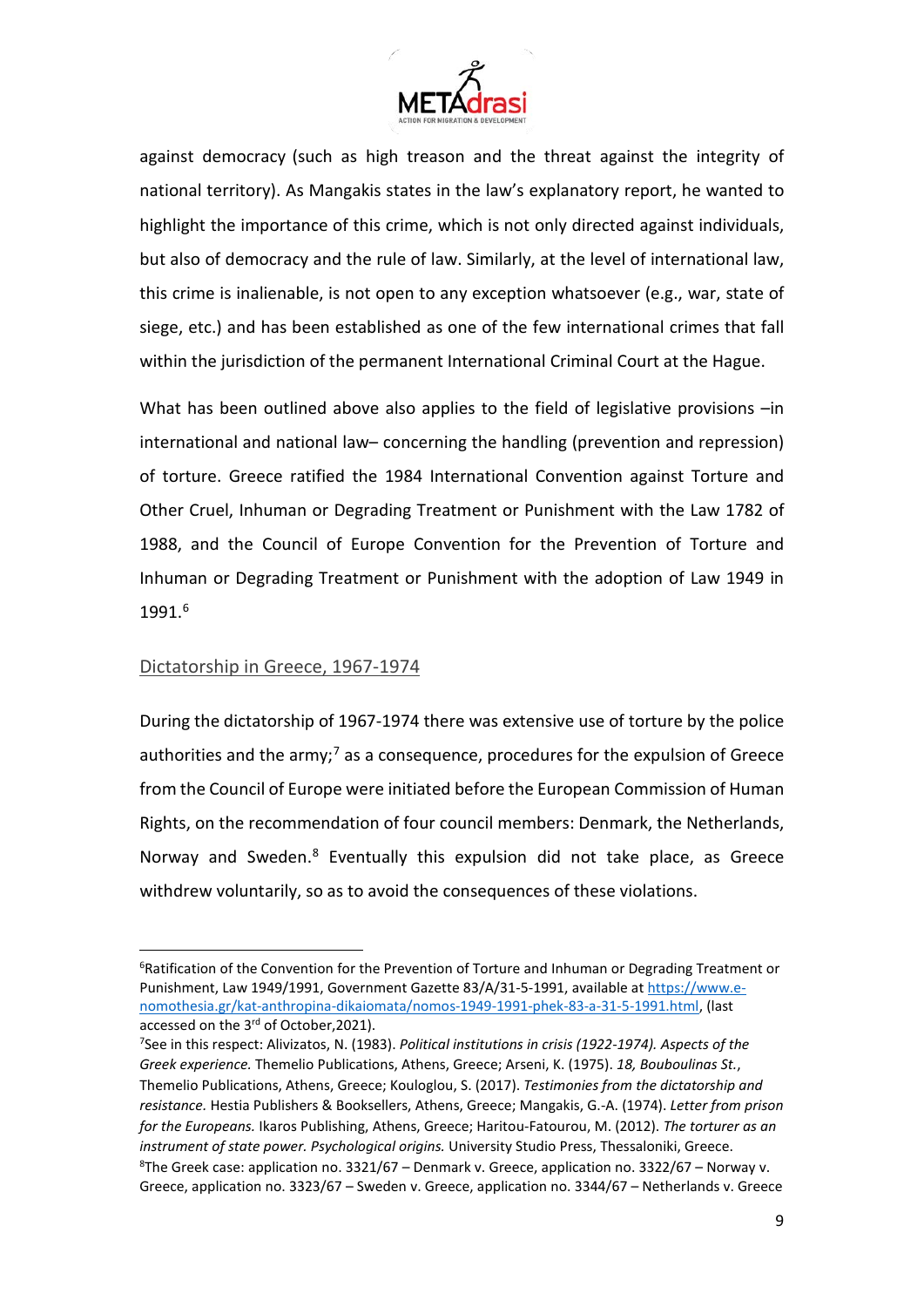

Towards the end of the 1[9](#page-11-0)70s, two trials of torture perpetrators were held<sup>9</sup> (in Athens and Chalkida) and military and police officers were convicted. In the cases of a number of civilian victims of the junta, international documentation studies were carried out by Danish scientists, who established the first rehabilitation centre in Copenhagen<sup>[10](#page-11-1)</sup>. These studies constituted the first in-depth scientific investigation of torture and its effects worldwide. The research conducted to link the sequelae of torture with the torture methods used was followed by a large volume of literature, that eventually led to the establishment and operation of rehabilitation centres for torture victims around the world, with the aim of detecting and documenting cases of people who have been tortured and rehabilitating victims to the extent possible. The International Rehabilitation Council for Victims of Torture, based in Copenhagen, which coordinates the work of the other rehabilitation centres and has the status of official adviser on related issues to all international organisations (UN, Council of Europe, European Union), intervenes and provides its opinion at international meetings, whenever issues relating to torture are raised.

In 1988-1989, an interdisciplinary group of experts in, founded the Medical Centre for the Rehabilitation of Torture Victims in Athens, Greece which operated for the following twenty years before being suspended due to lack of funding in 2008. One of its many activities was the coordination of a network of all the rehabilitation centres in the Balkan countries.

 $\overline{a}$ 

Report of the sub-commission, available at:

[https://www.echr.coe.int/Documents/Denmark\\_v\\_Greece\\_I.pdf,](https://www.echr.coe.int/Documents/Denmark_v_Greece_I.pdf)(last accessed on the 3<sup>rd</sup> of October,2021).

<span id="page-11-0"></span><sup>9</sup> Amnesty International (1977), Torture in Greece, The First Torturers' Trial 1975, available here: [https://www.amnesty.org/en/wp-content/uploads/2021/06/eur250071977eng.pdf,](https://www.amnesty.org/en/wp-content/uploads/2021/06/eur250071977eng.pdf) (last accessed on the 3<sup>rd</sup> of October, 2021).

<span id="page-11-1"></span><sup>&</sup>lt;sup>10</sup>Amnesty International (1977), Evidence of Torture: Studies by the Amnesty International Danish Medical Group, available here: [https://www.amnesty.org/en/wp-](https://www.amnesty.org/en/wp-content/uploads/2021/06/act400041977en.pdf)

[content/uploads/2021/06/act400041977en.pdf,](https://www.amnesty.org/en/wp-content/uploads/2021/06/act400041977en.pdf) (last accessed on the 3rd of October,2021).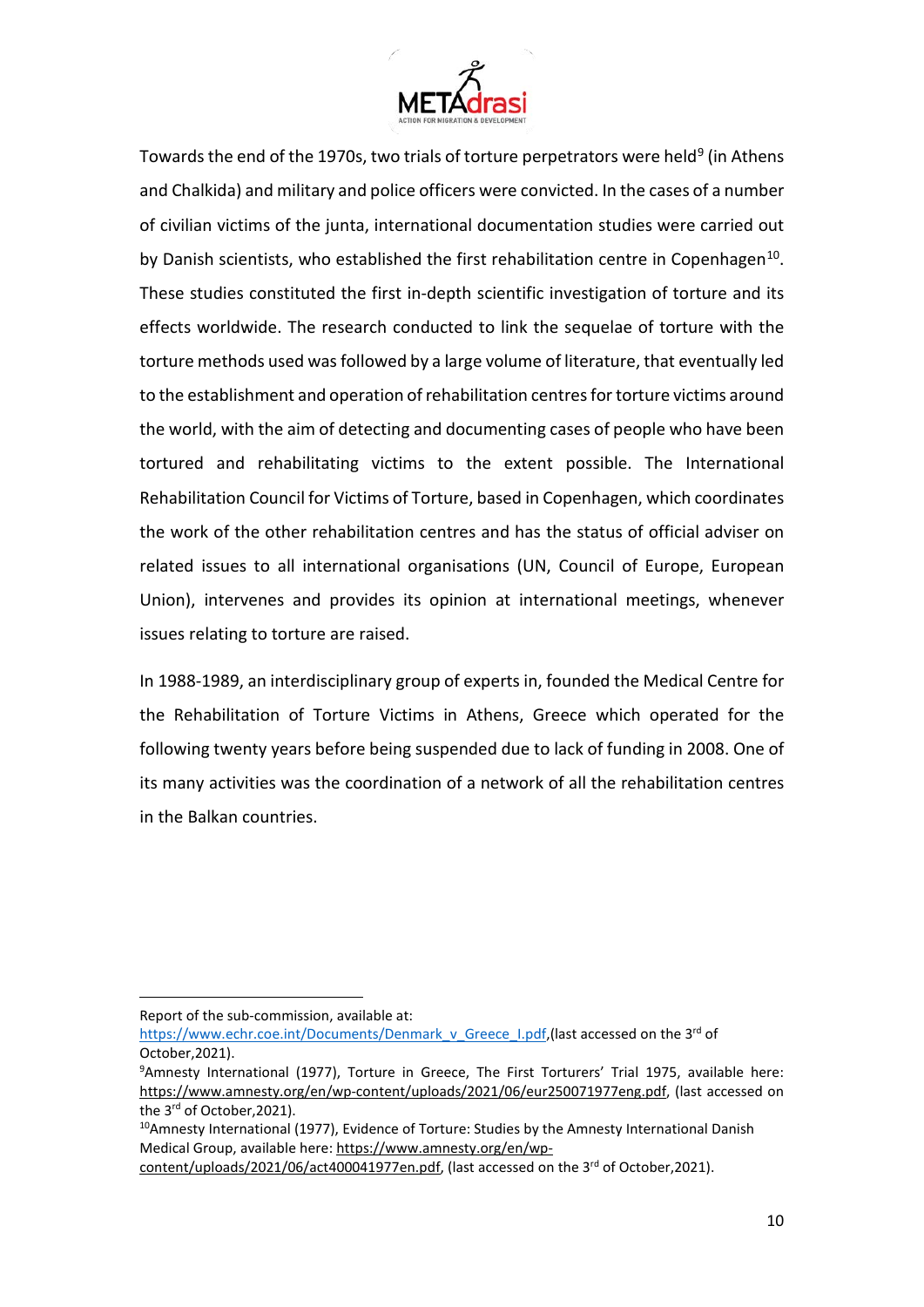

The European Committee for the Prevention of Torture and Inhuman or Degrading Treatment or Punishment: Greece

As mentioned previously, the Committee's access to any facility where persons are deprived of their liberty (prisons, detention centres, pre-removal detention centres for third party nationals and police stations) is unrestricted, so that it may carry out its work unhindered. As a result, it is the most authoritative international mechanism for monitoring the activities of Council of Europe member states aiming at the universal and absolute prohibition of torture (Article 3 of the European Convention on Human Rights<sup>11</sup>). It is notable therefore, that after its monitoring visits, it concluded that Greece fails to implement the recommendations of successive reports published by the committee, and that there is serious ill-treatment of vulnerable groups of thirdcountry nationals, including torture victims, due to inadequate and inappropriate living conditions. As a consequence, torture victims often remain invisible to the Reception and Identification services and to the Greek Asylum Service, despite the fact that the latter state service possesses specially trained officials. The CPT reportsissued after two *ad-hoc* and one regular visit to Greece, highlight a number of violations in the country, as well as the respective Committee's recommendations for compliance:

 $\rightarrow$  2018 Report: With regard to the incidents of ill-treatment of third-country nationals observed during the 2018 visit of the CPT delegation, $12$  the Committee denounces allegations of physical and psychological violence, usually originating from the police, against citizens **under detention awaiting deportation**. In one example, where the CPT was informed of an abuse case of a third-country citizen detained in the pre-removal centre in Moria (1/4/2018), the victim claimed that four police officers entered his cell and beat him, along with another detainee, because he was shouting, due to a headache. The

<u>.</u>

<span id="page-12-0"></span> $11$ European Convention for the Protection of Human Rights and Fundamental Freedoms Rome, 4 November 1950, Article 3 "Prohibition of Torture", available at

<span id="page-12-1"></span>[https://www.echr.coe.int/documents/convention\\_ell.pdf,](https://www.echr.coe.int/documents/convention_ell.pdf) (last accessed on the 3rd of October,2021). <sup>12</sup>Committee for the Prevention of Torture, Report to the Greek Government on the visit to Greece carried out by the European Committee for the Prevention of Torture and Inhuman or Degrading Treatment or Punishment (CPT) from 10 to 19 April 2018, Strasbourg, 19 February 2019, available here: https://rm.coe.int/1680930c9a. (last accessed on the 3<sup>rd</sup> of October.2021).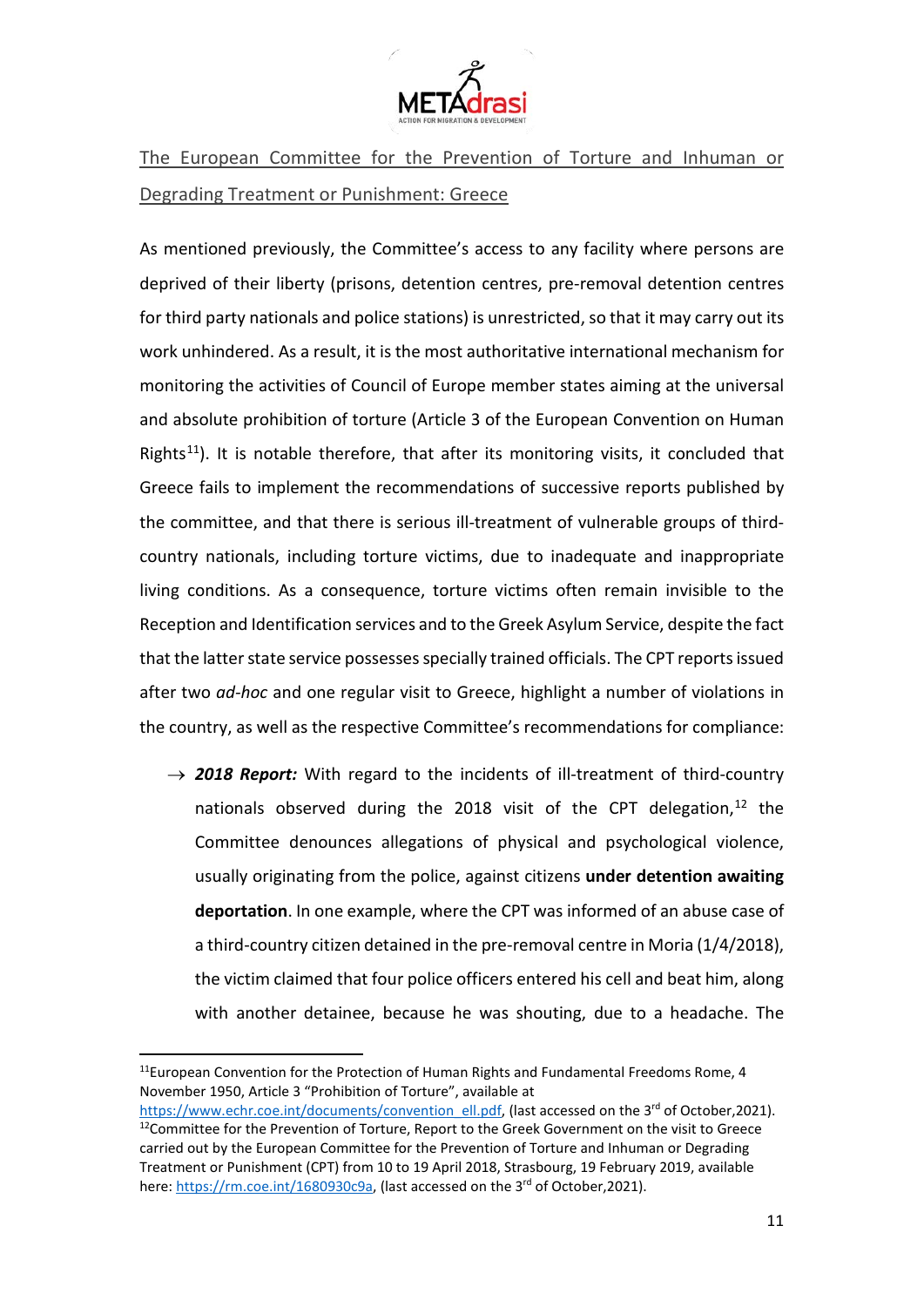

examination showed that the victim had suffered abrasions and bruises during the attack against him and his cellmate, witnesses who were present at the incident described it in the same way. Another reported incident concerns an unaccompanied minor at the Orestiada Reception and Identification Centre (Fylakio), who claimed that during the evening before the delegation arrived, he was attacked by police officers who, according to his testimony, punched and kicked him allegedly in retaliation, for escaping on 9/4/2018. He was caught and sent back to prison on 10/4/2018. The investigation confirmed the facts based on eyewitness accounts.

Specific issues:

 $\rightarrow$  *III-treatment of foreign nationals by the Greek authorities:* The CPT received numerous testimonies of ill-treatment of third-country nationals in **detention centres**. It recommended that the Greek authorities be more organised, conduct investigations into such incidents and provide systematic information and training for police officers, on appropriate behaviour. It also stressed that, in order to avoid such incidents, third-country nationals in detention should be guaranteed three rights: 1) information on the legitimacy of their detention 2) access to a physician and 3) access to a lawyer. Despite the CPT's recommendation, no steps have been taken to improve detention conditions, and many detained asylum seekers claimed that they did not have access to a physician or lawyer, despite the fact that they made a relevant request, as they could not afford to pay for these services. Finally, a more lenient or alternative form of detention was proposed, in cases where there is overcrowding of thirdcountry nationals; and it was recommended that all those in detention, especially vulnerable groups such as pregnant women and children, should have access to basic sanitary conditions and that their physical safety should be ensured.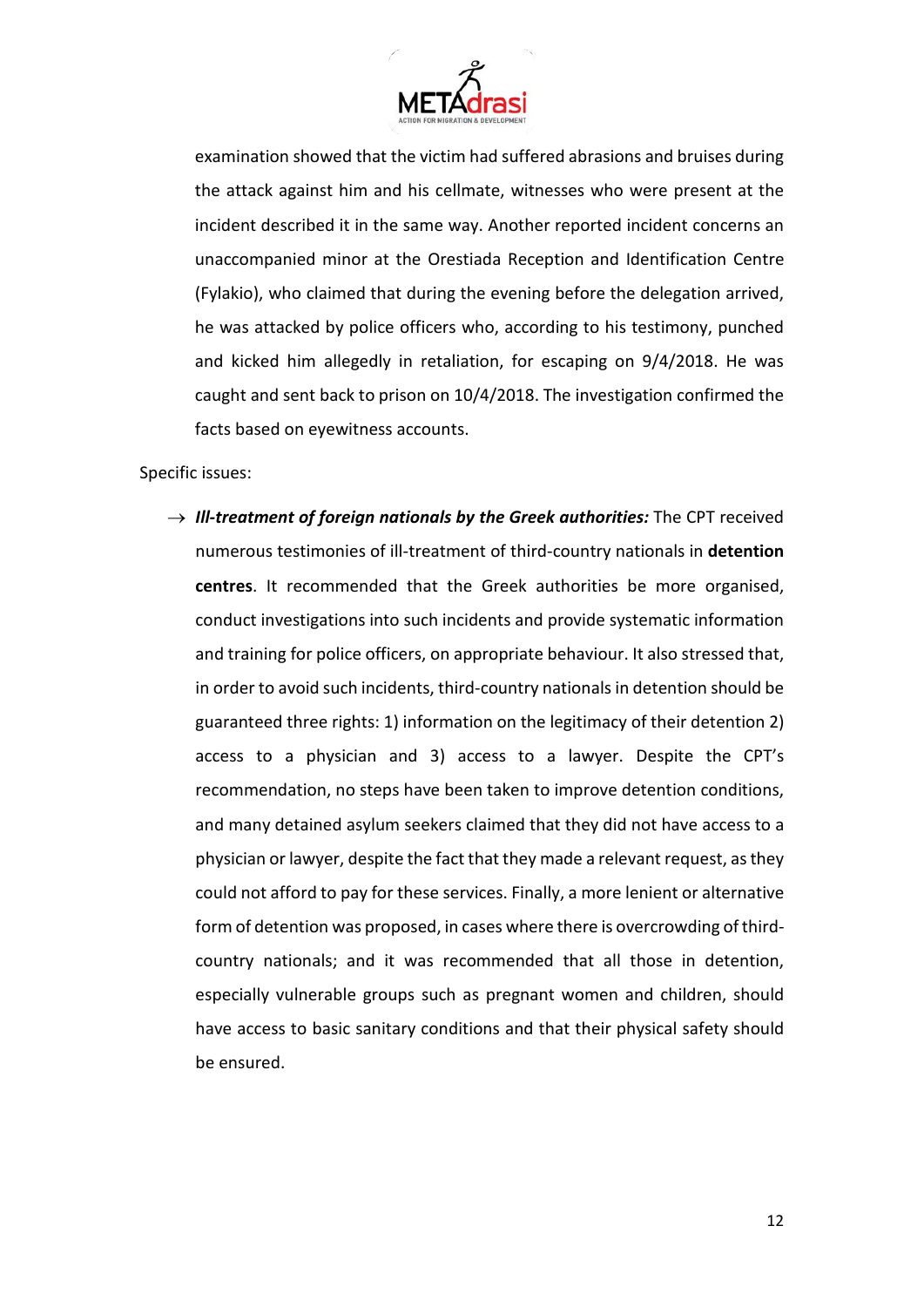

 $\rightarrow$  2020 Report: the ill-treatment of migrants and refugees in detention centres was observed again in 2020<sup>[13](#page-14-0)</sup>, noting that no significant progress was made since 2018. Many detainees claimed that they were not given the opportunity to notify a close relative regarding their detention, and several claimed that they were unable to access a lawyer or a physician. Furthermore, the fact that there are no qualified interpreters in the detention centres, makes it impossible for officials to inform and communicate with third-country detainees, and has other adverse consequences for their rights, such as consenting to documents whose contents they do not understand, or receiving incomplete information regarding their rights.

Specific issues:

**.** 

- $\rightarrow$  *Record-keeping:* the CPT stressed that every police station should keep the records of third-country nationals in custody, as this will facilitate police work; and proposed the use of electronic records of detainees.
- → *Living conditions and protection of vulnerable groups:* the CPT emphasizes that families should be transferred to open reception centres and that their specific needs should be taken into account. Also, if women and children are to be detained, they should not be kept in the same cell with men who are not their relatives as there are numerous cases of women and children being raped or abused by third country nationals detained in the same cell. Finally, with regard to unaccompanied minors, the CPT recommended that they be transferred to special centres for their protection, so that they receive proper care and treatment.
- $\rightarrow$  **Health care:** the Committee recommended increasing medical staff, in order to respond to cases of people who are either sick, or have other vulnerabilities. In addition, it advised that detention centres should provide medical staff and

<span id="page-14-0"></span><sup>&</sup>lt;sup>13</sup>Committee for the Prevention of Torture, Report to the Greek Government on the visit to Greece carried out by the European Committee for the Prevention of Torture and Inhuman or Degrading Treatment or Punishment (CPT) from 13 to 17 March 2020, Strasbourg, 19 November 2020, available here: https (last accessed on the 3rd of October,2021). https://rm.coe.int/1680a06a86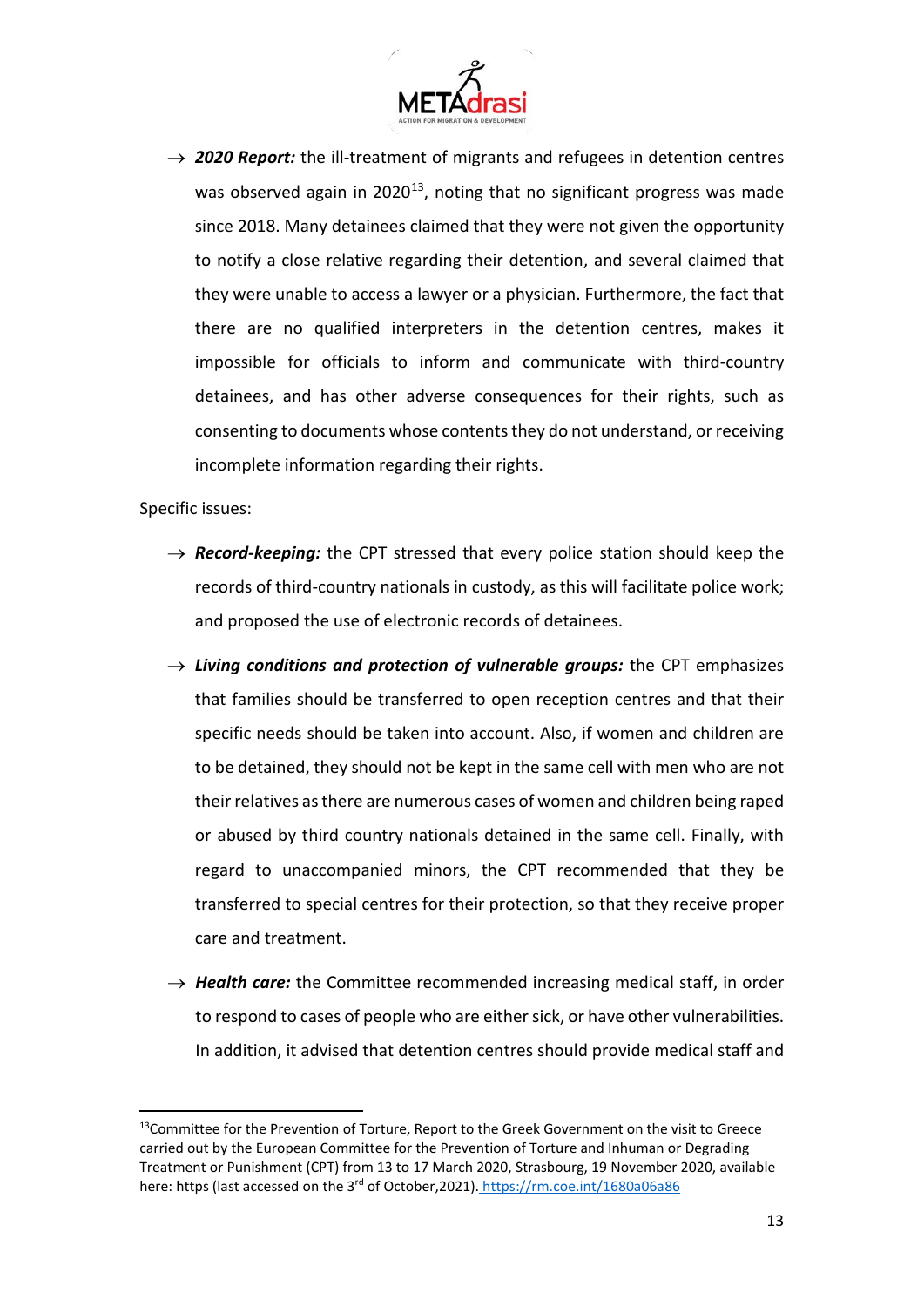

third-country nationals with specially qualified interpreters, in order to facilitate a more accurate diagnosis, as well as information regarding their health status. Finally, it reiterated the need for regular visits to detention centres by both external physicians and nursing personnel, as well as for full reporting to the medical officer in charge of the centres.

Key findings of the Committee for the Prevention of Torture and the UN Subcommittee on Prevention of Torture (SPT) and the European Committee for the Prevention of Torture and Inhuman or Degrading Treatment or Punishment (CPT).

A common feature of the observations and reports of both International Organizations[14](#page-15-0) is that legislative and institutional action in Greece is not followed by serious efforts to implement the rules. Such efforts would, for example, include investigation of the many incidents of police violence; disciplinary and penal treatment thereof; specialized training of all state officials who are found to violate the law; specialized training of judges and prosecutors, etc...

It is disappointing that over a number of years and after a series of visits and reports by the CPT, the above characteristics remain unchanged; the Committee therefore strongly criticised the lack of cooperation by the Greek authorities. To date, the Committee made a public statement regarding Greece once, highlighting the problems that were repeatedly encountered and the difficulty in cooperation with the Greek government. It is worth noting that the CPT has made a total of eight public statements so far, in order to express its discomfort due to poor cooperation and noncompliance with its recommendations. These included three cases for Russia on the Chechnya issue, two for Turkey, one for Belgium, one for Bulgaria and one for Greece.<sup>[15](#page-15-1)</sup>

<u>.</u>

<span id="page-15-0"></span><sup>&</sup>lt;sup>14</sup>For the Committee's reports and the periodic review of Greece, see

[https://tbinternet.ohchr.org/\\_layouts/15/TreatyBodyExternal/Countries.aspx?CountryCode=GRC&La](https://tbinternet.ohchr.org/_layouts/15/TreatyBodyExternal/Countries.aspx?CountryCode=GRC&Lang=EN) [ng=EN,](https://tbinternet.ohchr.org/_layouts/15/TreatyBodyExternal/Countries.aspx?CountryCode=GRC&Lang=EN) (last accessed on the 3<sup>rd</sup> of October, 2021).

<span id="page-15-1"></span><sup>15</sup>https://rm.coe.int/1680697a52; Public statement concerning the Chechen Republic of the Russian Federation (made on 13 March 2007), available here: https://rm.coe.int/1680697bd0; Public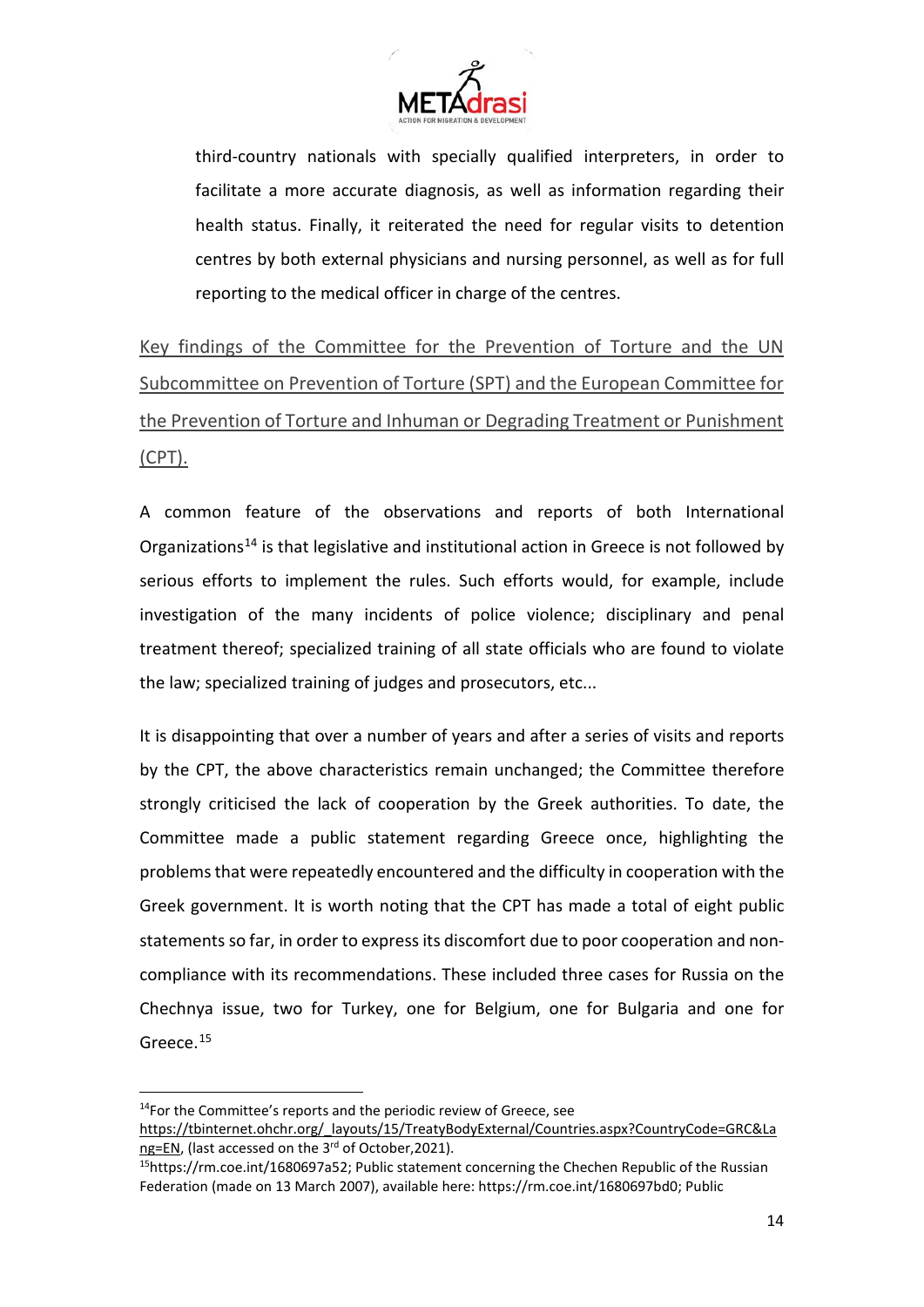

Istanbul Protocol: legal nature and reason for adoption

The protocol entitled *"Manual on the Effective Investigation and Documentation of Torture and Other Cruel, Inhuman or Degrading Treatment or Punishment",* internationally known as the Istanbul Protocol, was adopted in 1999 by an assembly of experts from all over the world, as well as representatives of international organisations, who collaborated in drafting it. In essence, it is the approved manual of the United Nations, the Council of Europe, and the European Union, for the detection and documentation of torture by a trained interdisciplinary team. According to the protocol, the certificate issued by the expert team describes the history of the torture; the medical opinion ascribing the physical sequelae (scars and other marks) as the result of specific methods of torture used; the written assessment of a psychologist on the psychological consequences of the torture; and, finally, the legal opinion concluding the findings of the medico-legal report. The latter -based on the history and the medical and psychological expert opinion = concludes whether the case in question falls within the definition of torture.

The Istanbul Protocol was originally intended to be used by International Courts, such as the Council of Europe's Human Rights Court in Strasbourg. The need first arose in Turkey, where Turkish Courts systematically failed to recognise that many applicants had been tortured, despite the information provided by the Turkish Torture Victim Rehabilitation Centres, under the independent non-governmental organisation "Human Rights Foundation".<sup>[16](#page-16-0)</sup> The physicians who established the rehabilitation

**.** 

statement on Turkey (adopted on 15 December 1992), available here:

https://rm.coe.int/16806981a6; Public statement on Turkey (issued on 6 December 1996), available here: https://rm.coe.int/16806981d8; Public statement concerning Belgium, 13 July 2017, available here: https://rm.coe.int/pdf%20/1680731786; Public statement on Bulgaria, 26 March 2015, available here:

https://rm.coe.int/CoERMPublicCommonSearchServices/DisplayDCTMContent?documentId=0900001 6806940ef; Public statement concerning Greece, 15 March 2011, available here:

https://rm.coe.int/CoERMPublicCommonSearchServices/DisplayDCTMContent?documentId=0900001 680696608, (last accessed on the 3rd of October, 2021).

<span id="page-16-0"></span><sup>&</sup>lt;sup>16</sup>Human Rights Foundation of Turkey (HRFT), see [https://www.hhri.org/organisation/human-rights](https://www.hhri.org/organisation/human-rights-foundation-of-turkey-hrft/)[foundation-of-turkey-hrft/](https://www.hhri.org/organisation/human-rights-foundation-of-turkey-hrft/) (last accessed on the 3<sup>rd</sup> of October, 2021).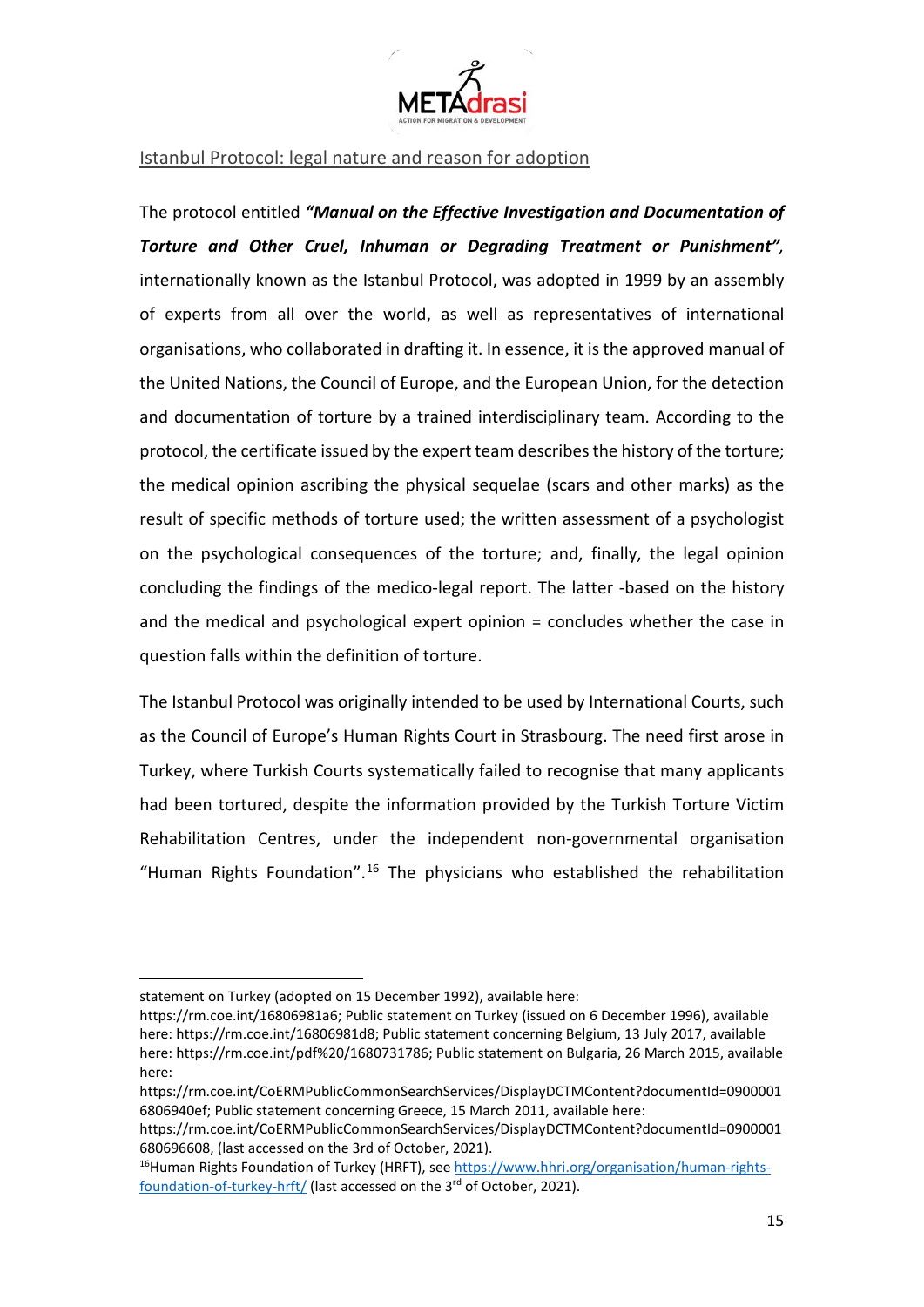

centres collaborated with international experts, so that the method of documentation could stand up before International Courts.[17](#page-17-0)

It is remarkable that the European Court of Human Rights has issued some 400 convictions against Turkey for the use of torture. In recent years, Turkey has been eager to seek settlements by paying compensation to the victims, in order to prevent the trials from proceeding and avoid the increase in convictions.

It was only later that the use of the Istanbul Protocol in asylum cases began, especially where documentation of torture was particularly problematic, or where asylum authorities and first reception mechanisms were ill-equipped to handle the issues of these less-visible, *prima facie* vulnerable individuals.

The interaction of three different disciplines –medicine, law, and psychology – and the understanding of the vernacular and methods used by each discipline, is new to the field of human rights protection, introducing new ways of approaching and properly understanding these rights.

#### Principles of the Protocol

 $\overline{a}$ 

The Istanbul Protocol is governed by a number of key principles. The first principle is that the experts who comprise the specialised certification team belong to different disciplines (a lawyer, a medical doctor and a psychologist or psychiatrist, with input from a social worker) and are specifically trained to work together towards the common goal of documenting the cases they are investigating as alleged torture victims. The second key principle is the independence of the certification team from state mechanisms, aimed at achieving an impartial judgement and remaining committed to the duty of scientific accuracy and truth. The interdisciplinary team should obviously not be influenced by either state agencies or other organisations aimed at identifying the status of torture victims. These two principles are fundamental to the implementation of the Istanbul Protocol, which explains why no

<span id="page-17-0"></span> $17$ It should be noted that, through the mediation of the International Council for the Rehabilitation of Victims of Torture, services with a similar scientific composition from other countries were used by the *ad hoc* International Tribunals (in The Hague) for former Yugoslavia and Rwanda.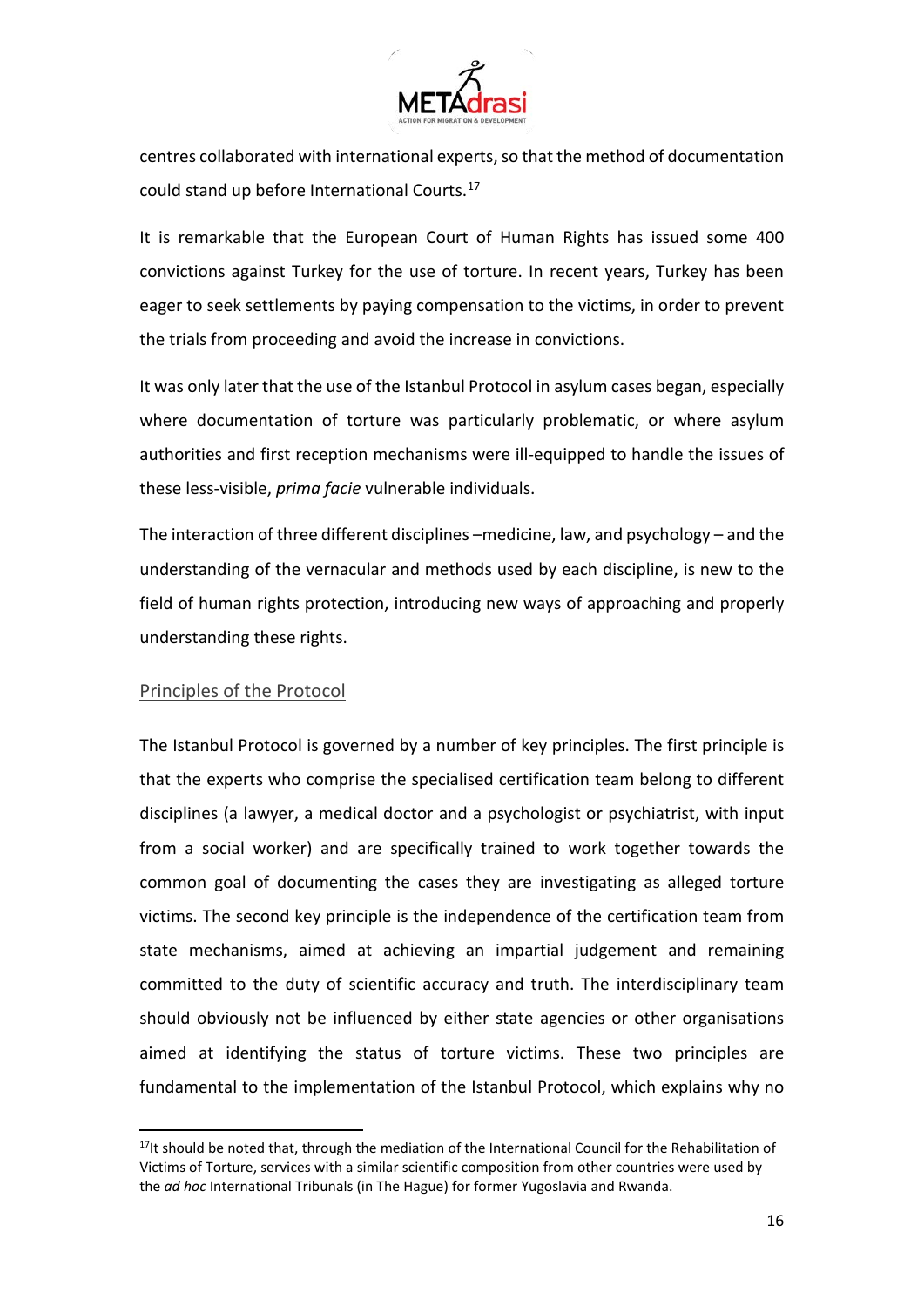

state worldwide has appointed state-dependent scientific teams for the certification of torture victims.

# **Why victims remain silent**

Although research shows that a very large proportion of the population fleeing their country and seeking protection are torture victims, only a fraction is "visible" and supported by state services upon arrival. According to international surveys by the International Council for the Rehabilitation of Victims of Torture, victims find it difficult to speak out regarding their experiences for a number of reasons:

- 1. Shame or guilt at having "spoken out" when being subjected to torture and having revealed information about people who were subsequently arrested, tortured or even killed. Victims are not in a position to understand that their tormentors will succeed in extracting the confession they want, using any possible means.
- 2. In many cases, victims are convinced by their own torturers that no-one will believe or trust them, even if they reveal the truth to the authorities, so they never feel safe, no matter how far away they are from the site of torture.
- 3. The pervasive terror and distrust towards their own community, leads them to hide the truth about what happened to them.
- 4. They usually leave family members behind; they fear the consequences these family members may suffer, if they reveal the truth about what happened to them.
- 5. Sequelae of torture include nerve damage, which also affects the victims' cognitive abilities. This leads to difficulty in making decisions and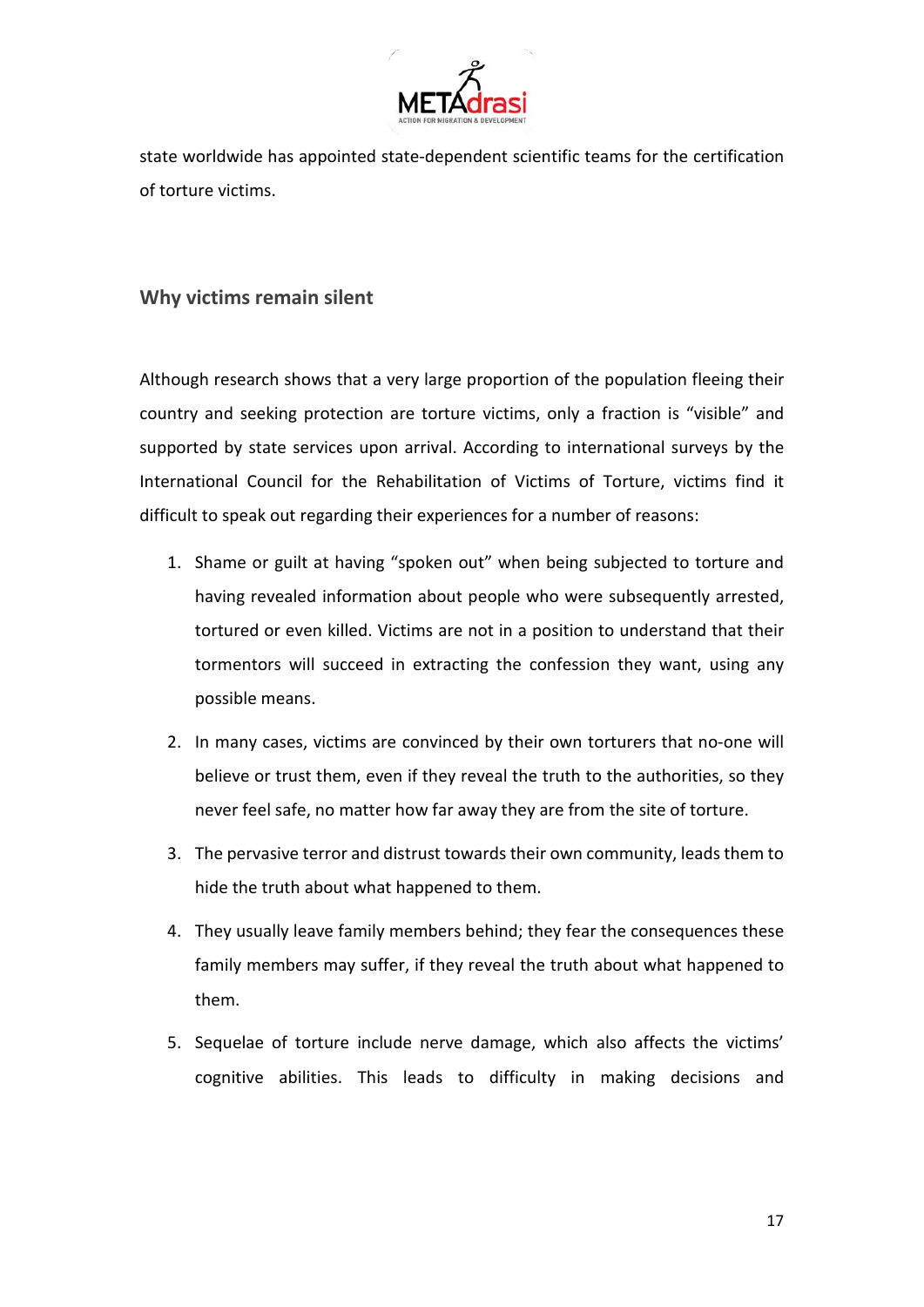

communicating; therefore, the beneficiary's ability to comprehend the advantage of being able to share these experiences is reduced $^{18}$ .

The abovementioned reasons are indicative of why many torture victims may never reveal their experiences to reception authorities; or, they may possibly do so several years later, when they feel safe in the country that provided them with international protection. This also answers the question asked by members of various state services: *"Why did they speak out now, so many years later?"*. Indicative examples can be found in Greece too where torture victims of the military junta were never willing to participate in later investigative and restorative procedures which occurred decades later in the 1990s demonstrating that they never wanted to talk about their experience.

## **The difference between certification and identification**

An additional issue is the identification and recognition of torture victims as a particularly vulnerable group, in the context of the Common European Asylum System in accordance with Directive 2013/33/EU on the reception conditions for applicants of international protection (Reception Conditions Directive) and the Asylum Procedures Directive 2013/32/EU.

The vulnerability assessment provided for by the Reception Conditions Directive need not take the form of an administrative procedure. This is explicitly stated in article 22, paragraph 2, of Directive 2013/33/EU. Regardless of the Greek rendering of the term "assessment", the English text has the status of an original and prevails over any dispute (article 22, paragraph 3 of Directive 2013/33/EU).

Article 25 of Directive 2013/33/EU, which concerns victims of torture and violence, does not mention anything in relation to how "detection" of such cases in the asylum seeker population is achieved. It only mentions the obligation of the reception authorities to provide the necessary health services, including mental health services. This, of course, requires that an initial identification-recognition of this vulnerable

**.** 

<span id="page-19-0"></span> $18$ These observations come from our scientific team's many years of experience working with refugees who are survivors of torture.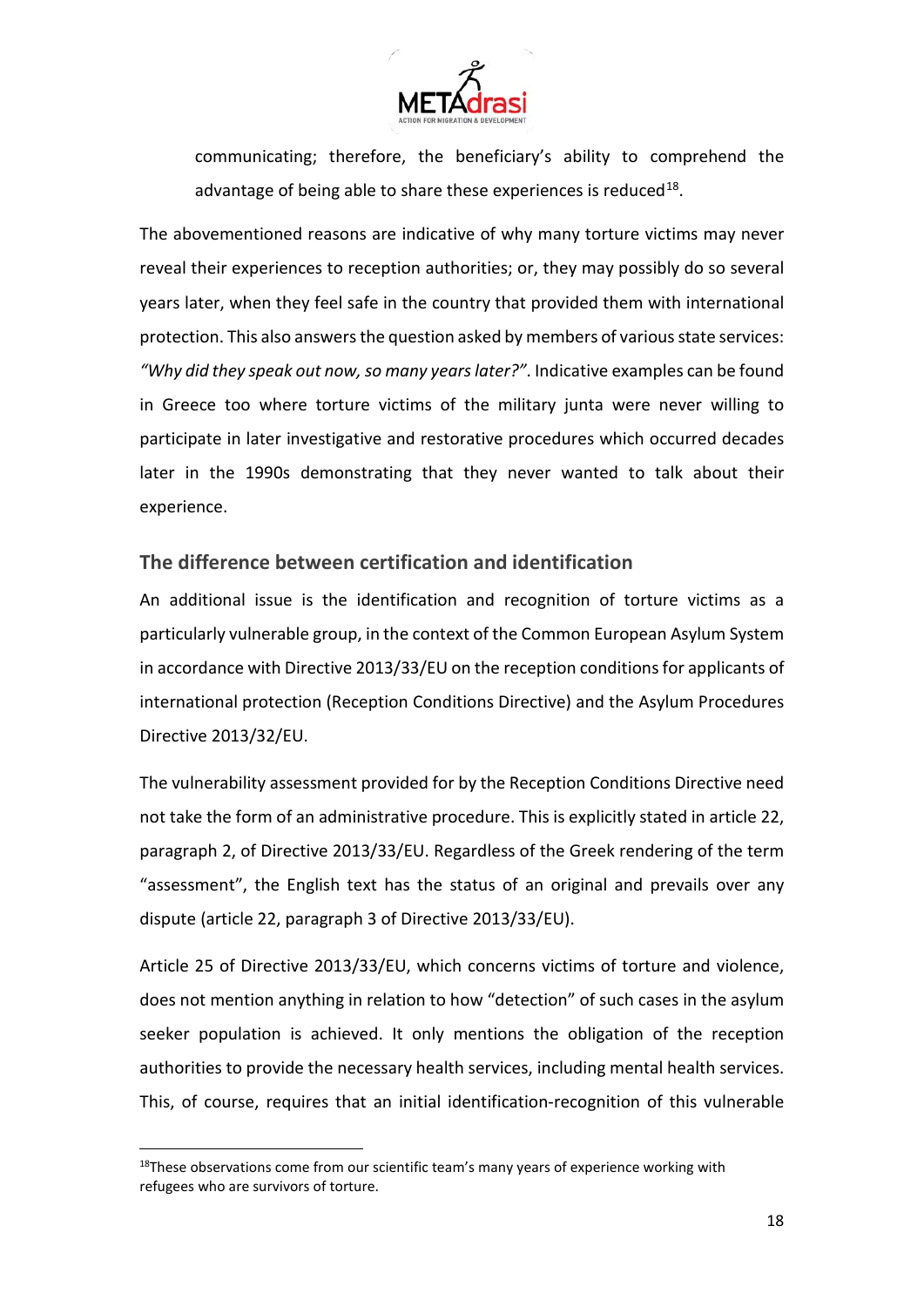

group has taken place. The second paragraph of article 25 concerns specialised initial and ongoing training on the detection of torture victims, rape and other serious acts of violence within the reception services, so that they can carry out the identification referred to in the Directive. Nowhere in the Directive is the term "certification" mentioned.

As a general principle, EU law provides that the transposition of any Directive into national law may include further provisions, but only if these provisions do not impose restrictions and obstacles to the application of the basic Directive rules. In the case of the wording of Article 61 of Law 4636/2019, the use of the term "certification", in the manner it has been used, constitutes a substantial bureaucratic restriction on the freedom of assessment provided for in article 22 of Directive 2013/33/EU, i.e., it is a breach of European Union law.

Certification is a subsequent procedure, that may be required in borderline or controversial cases. Worldwide, this process is carried out by specialised scientific teams that have the requisite expertise and the relevant knowledge of scientific investigative methods. The only method accepted by the United Nations, the Council of Europe, the International Courts of Justice and any other relevant international organisation is defined by the Istanbul Protocol. This is the United Nations' training standard in the following order: assessment of individuals allegedly submitted to torture and ill-treatment; investigation of cases of alleged torture; and transmission of the findings to the judiciary or any other body investigating allegations of torture. The Istanbul Protocol dictates a very specific methodology for torture and illtreatment certification, by an independent interdisciplinary investigation and certification team. Therefore, what is found to be especially problematic is how such a procedure can possibly be conducted under the present conditions in Greek reception centres, hospitals and other state institutions mentioned in the Greek law, and in the absence of the fundamental element of independence and impartiality, required by international courts of justice when judging such cases.

It is worth noting that an extensive survey conducted by METAdrasi's team found the unfortunately foreseeable conclusion that no hospital across Greece is able to conduct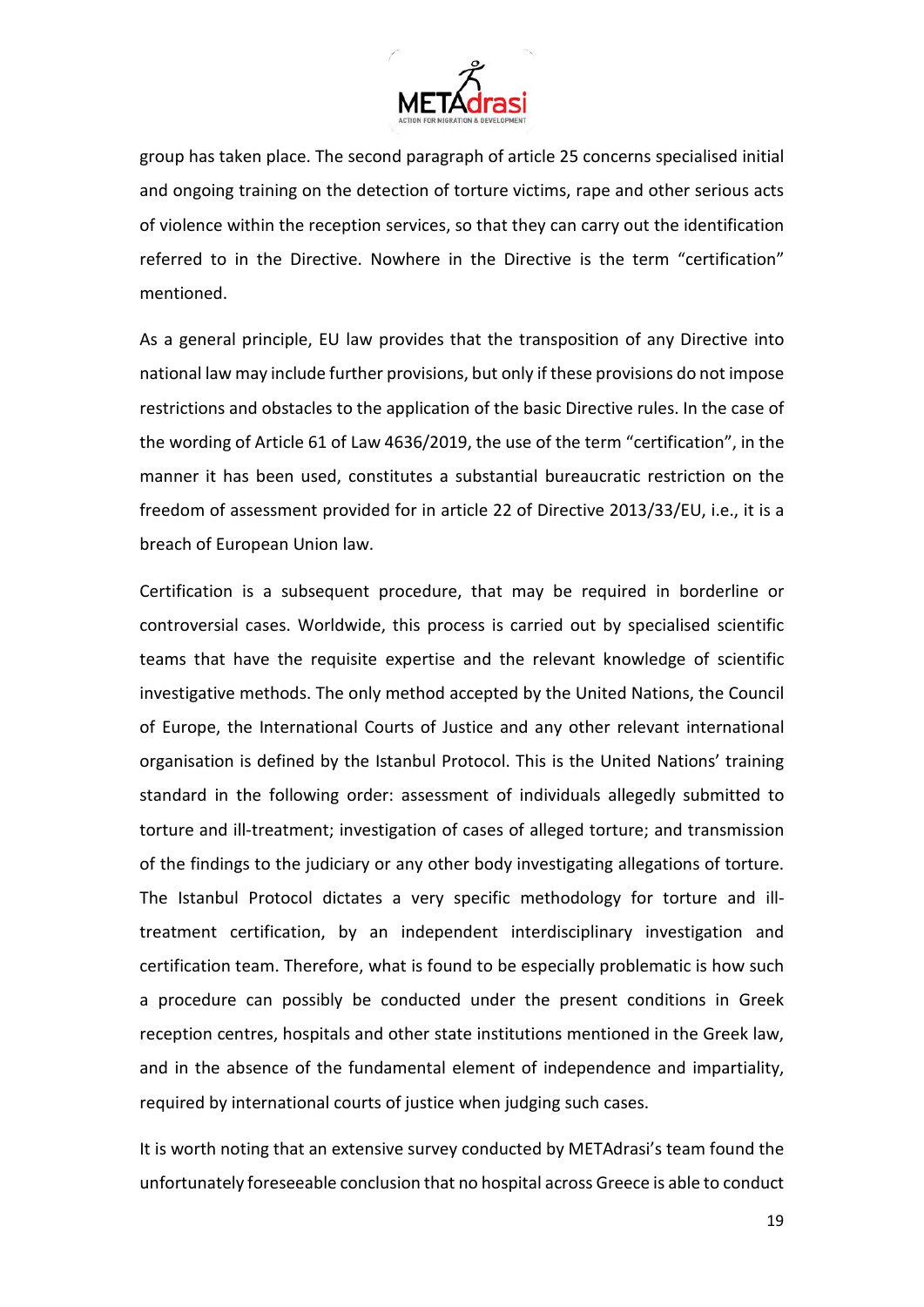

the research required by article 61 of Law 4636/20[19](#page-21-0)<sup>19</sup> because the requirements set by the Istanbul Protocol are not met. This is due to the fact that teams of specialists who have received specialized training are not available in hospitals; and the vital element of providing an independent and impartial scientific opinion is also absent. Meanwhile, the inclusion of military hospitals in this law reveals complete ignorance of the fact that the victim may have been subjected to torture in an environment of uniformed perpetrators. It is highly probable that re-exposing a victim to a similar environment both retraumatize victims but also significantly impacts the reliability of any administrative procedure conducted by the military hospital.

The survey was conducted in 89 hospitals across Greece, both by telephone and by e-mail, to investigate whether hospitals are implementing the law on the certification of torture in the refugee population.

In May 2021 a question was sent to public hospitals in Greece, via e-mail, on whether in application of the law (article 25 of Directive 2013/33/EU) they certify torture victims, rape or other serious acts of violence; such victims are certified by a medical opinion issued by a public hospital, military hospital, or appropriately trained physicians of the public sector providing healthcare services, and receive the necessary treatment and rehabilitation for the consequences of torture. The question was sent to 89 hospitals in Greece, of which 7 provided an official response.

Four of these hospitals replied that they apply the law in force, but that there are no interdisciplinary personnel members to implement it and provide certification to the beneficiaries. Three hospitals replied that no such provision exists.

In conclusion, public hospitals in the country do not provide certification to torture victims, rape or other serious acts of violence, either due to the lack of appropriate structures, or to the lack of a certified interdisciplinary team to provide such services.

<u>.</u>

<span id="page-21-0"></span><sup>19</sup>Victims of torture and violence: "*1. Victims of torture, rape or other serious acts of violence shall be certified by a medical opinion issued by a public hospital, military hospital, or appropriately trained physicians of the public sector providing healthcare services, including forensic pathologists; they shall receive the necessary treatment for the damage caused, in particular access to appropriate medical and psychological treatment or care. 2. Staff of bodies dealing with cases of victims of torture, rape or other serious acts of violence shall have and continue to receive appropriate training on the victims' needs; they shall have an obligation of confidentiality with regards to the personal data of which they become aware in the course of or in connection with the performance of their duties."*, see [https://www.lawspot.gr/nomikes-plirofories/nomothesia/n-4636-2019/arthro-61-nomos-4636-2019](https://www.lawspot.gr/nomikes-plirofories/nomothesia/n-4636-2019/arthro-61-nomos-4636-2019-arthro-25-odigias-2013-33-ee) [arthro-25-odigias-2013-33-ee](https://www.lawspot.gr/nomikes-plirofories/nomothesia/n-4636-2019/arthro-61-nomos-4636-2019-arthro-25-odigias-2013-33-ee) (last accessed on the 3<sup>rd</sup> of October, 2021).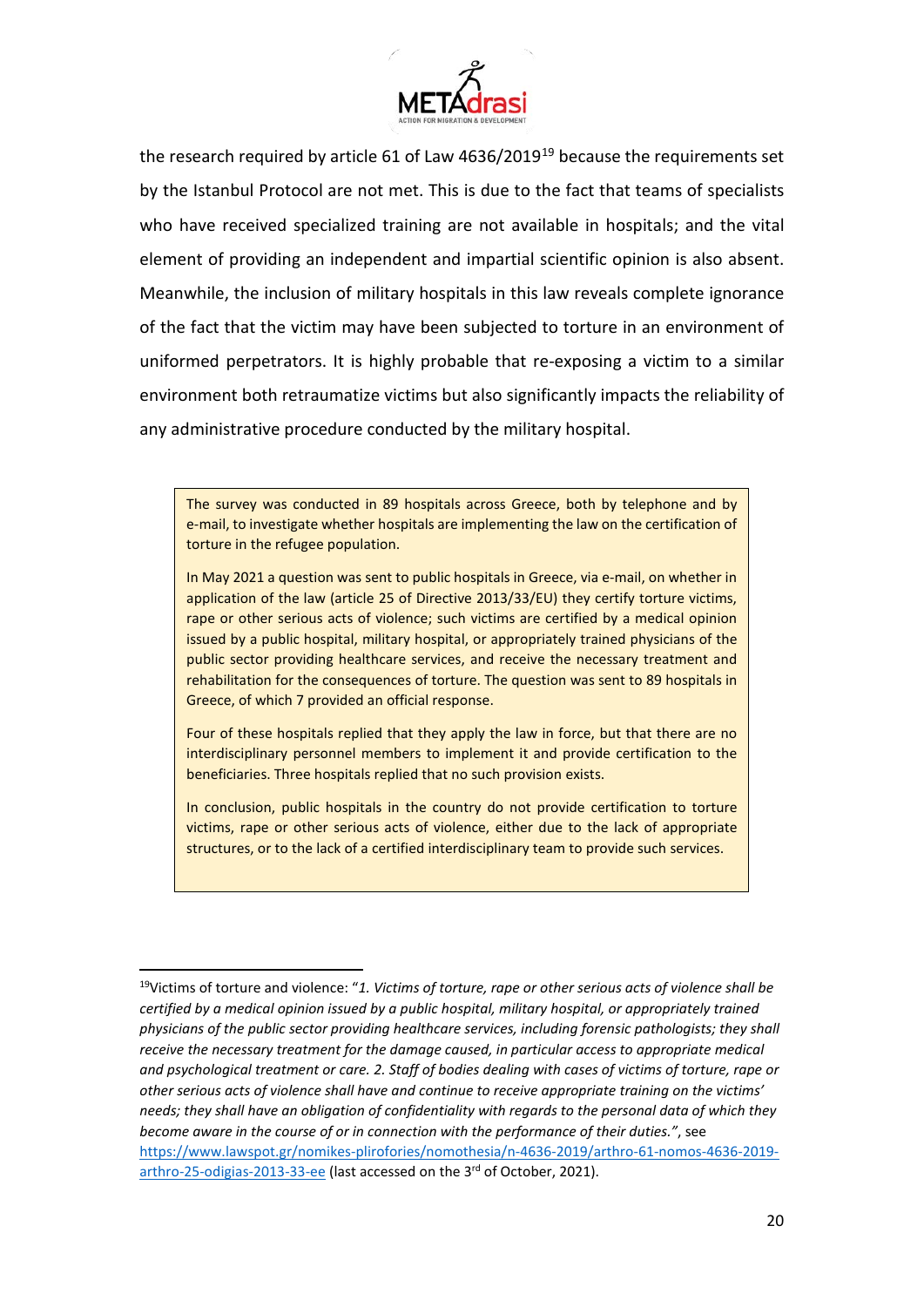

# **A brief overview of the situation in other European countries**

A reference to the practices of several European countries reveals their attitudes and legislative framework on supporting torture victims:

#### United Kingdom

<u>.</u>

In the in-depth study of the UK asylum system operation, carried out by the Asylum Information Database (AIDA), reference is made to cases of identification and treatment of vulnerable groups, torture victims in particular, highlighting the allimportant issue of their detention and security. Although there is no legal provision stipulating that it is mandatory for asylum seekers to submit a medical report to the UK Asylum Service, some non-governmental organisations such as "The Helen Bamber Foundation["20](#page-22-0) and "Freedom from Torture"[21](#page-22-1) produce medico-legal reports using the Istanbul Protocol, which can influence the process in favour of the applicant, as they are considered to be respectable and credible. Their work contributes so significantly to the credibility of the applicant, that the courts themselves, having evaluated the expertise of those who prepare the reports, warn judges to take into account the evidence resulting from such investigations. Cases are often heard in *Migration Tribunals*[22](#page-22-2) by judges with specialised knowledge, who invite expert physicians and psychologists from these NGOs to testify as expert witnesses, citing all the scientific evidence in favour of identifying the applicants as torture victims. There are, however, some exceptions to this practice, as sometimes no weight is given to the medico-legal reports, but rather to the credibility of the applicant's claims according to the judges' ruling. It is important to emphasize the value of these scientific documents and the experts who prepare them; if a medico-legal report is pending, then the issuance of

<span id="page-22-0"></span><sup>&</sup>lt;sup>20</sup>Helen Bamber Foundation, see<https://www.helenbamber.org/> (last accessed on the 3<sup>rd</sup> of October, 2021).

<span id="page-22-1"></span><sup>&</sup>lt;sup>21</sup>Freedom From Torture, se[e https://www.freedomfromtorture.org/](https://www.freedomfromtorture.org/) (last accessed on the 3<sup>rd</sup> of October, 2021).

<span id="page-22-2"></span> $22$ Courts specialised in dealing with immigration and refugee law cases.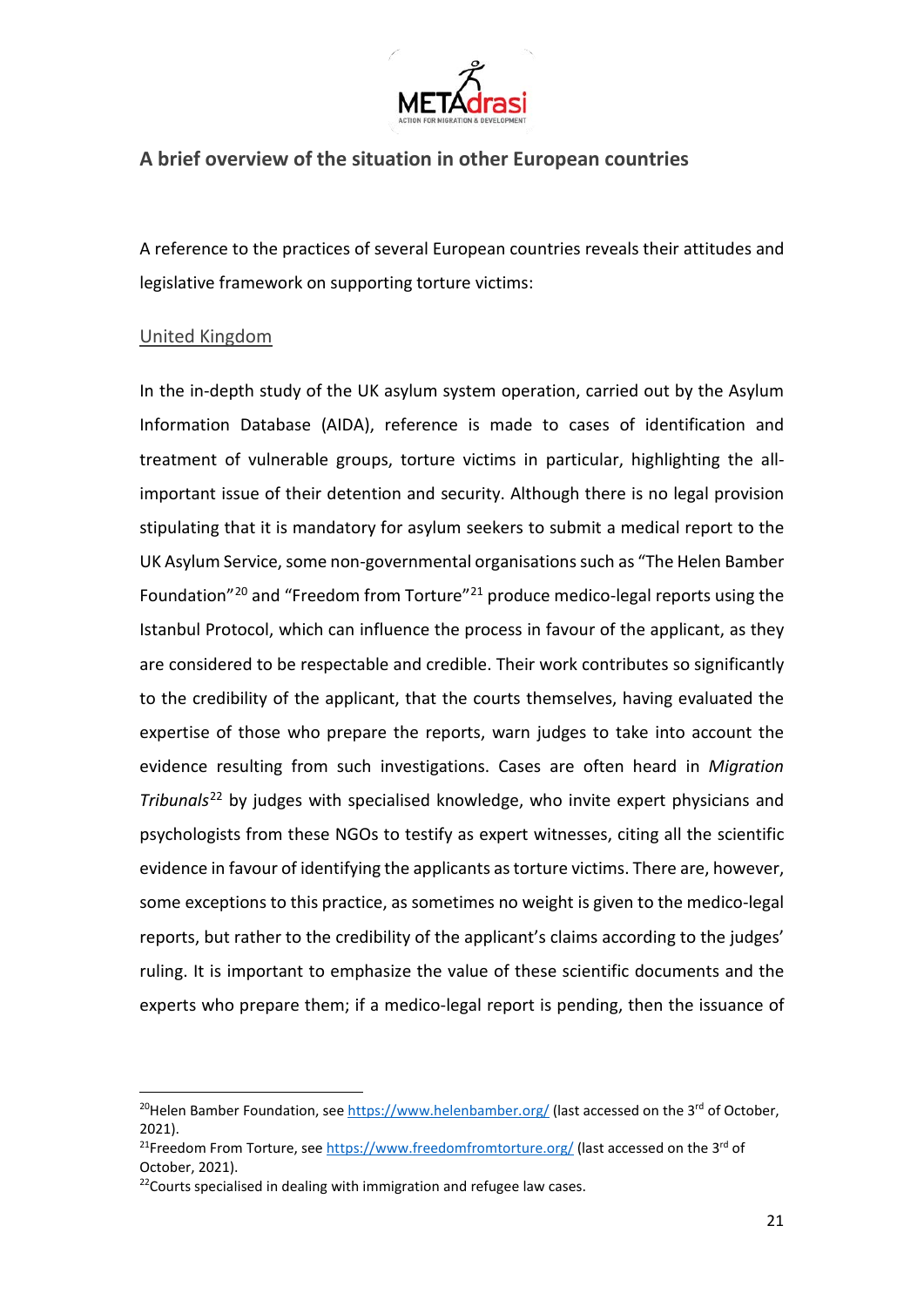

the decision is postponed, until the case workers receive this document, in order to help them recognise the vulnerability of the cases they are handling.<sup>[23](#page-23-0)</sup>

#### **France**

Torture victims are included in the vulnerable group categories, and their specific reception and protection needs are legally recognised. The French Service for Refugees and Integration, which is responsible for identifying vulnerable groups, has introduced a specific procedure for their identification.<sup>[24](#page-23-1)</sup> For torture victims, there are specific procedural safeguards that recognise the sequelae of an applicant who has been subjected to torture. Furthermore, support for torture victims is provided during the interview procedure itself. In particular, a security officer may be present during the interview and the applicant may request a trained official to conduct the interview; also, a qualified psychologist may be present, particularly in cases when the applicant has serious mental conditions. There is also a legal requirement for medical reports proving the severity of the torture, which are sometimes used to assess the applicant. The cost of such medical reports is covered by the state and medical certification is granted, which is of great importance in the asylum procedure. In France, a number of civil society organisations, such as "Osiris" in Marseille,  $25$ undertake counselling support for torture victims; however, they are not adequate in meeting the victims' needs.[26](#page-23-3)

#### The Netherlands

 $\overline{a}$ 

In the Netherlands, a comprehensive system for identifying different categories of vulnerable or traumatised persons exists, including several stages for their identification. The process starts with a medical examination by the independent

<span id="page-23-1"></span>download aida uk 2019update.pdf (last accessed on the 3rd of October, 2021).  $24$ Asylum Information Database (AIDA) Country Report: France, 2019 Update, available here: [https://asylumineurope.org/wp-content/uploads/2020/04/report-](https://asylumineurope.org/wp-content/uploads/2020/04/report-download_aida_fr_2019update.pdf)

<span id="page-23-0"></span><sup>&</sup>lt;sup>23</sup>Asylum Information Database (AIDA) Country Report: United Kingdom, 2019 Update, available here: [https://asylumineurope.org/wp-content/uploads/2020/03/report-](https://asylumineurope.org/wp-content/uploads/2020/03/report-download_aida_uk_2019update.pdf)

<span id="page-23-3"></span><span id="page-23-2"></span>download aida fr\_2019update.pdf, (last accessed on the 3<sup>rd</sup> of October, 2021).  $25$ See<https://www.centreosiris.org/accueil> (last accessed on the 3<sup>rd</sup> of October, 2021).  $26$ ibid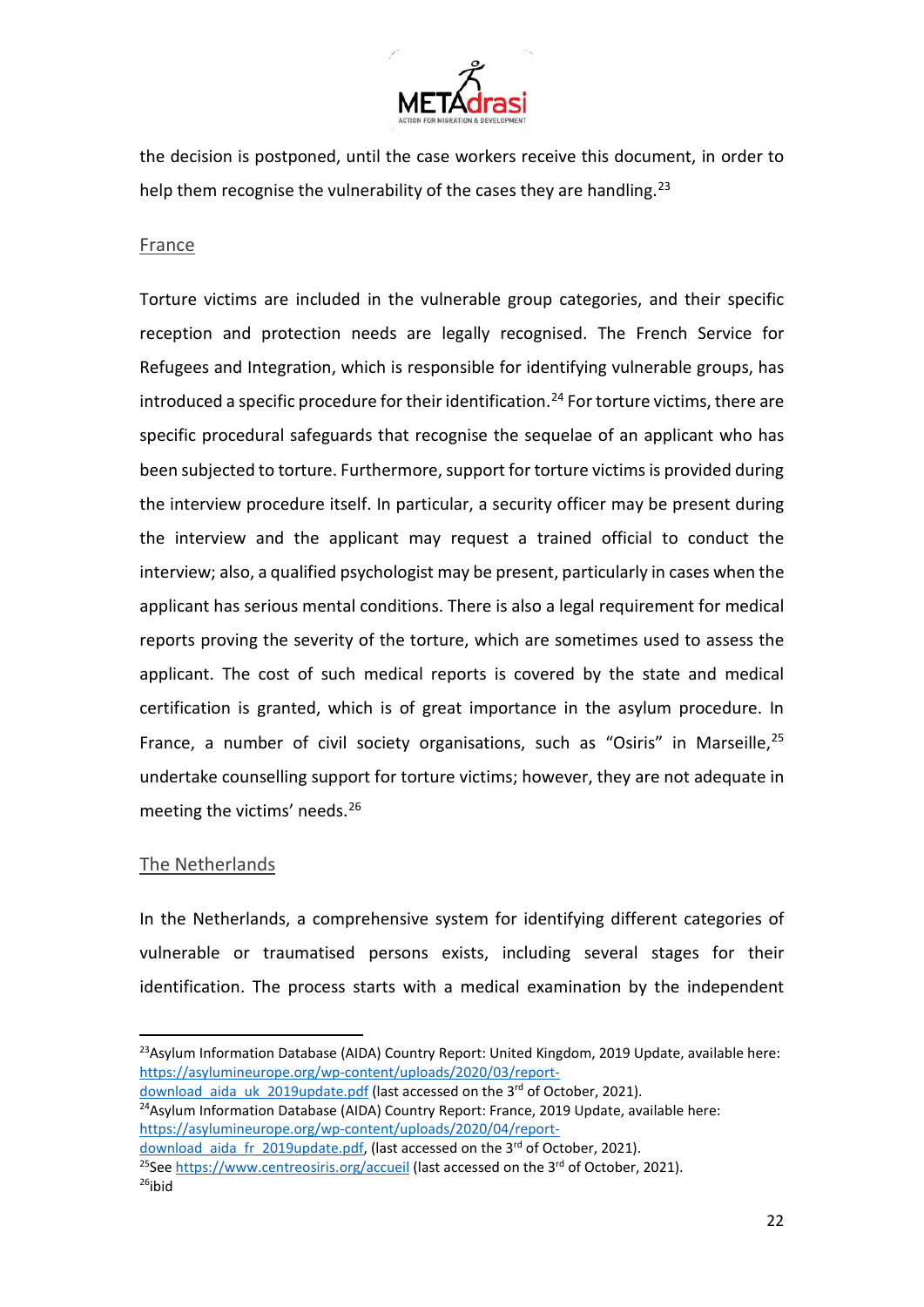

*Forensisch Medische Maatschappij Utrecht*, which first examines whether asylum seekers have the physical and psychological capacity to take part in the interview. As the first phase does not examine the applicant's general vulnerability, there is a second phase carried out by the Immigration and Naturalisation Service (IND) to assess this aspect. The Immigration and Naturalisation Service possesses specialised personnel, who identify the type of vulnerability (hence torture) based on a list, which categorises vulnerability into physical and psychological vulnerability.[27](#page-24-0)

Based on broader research, the following findings emerge:

- 1. There is still no state mechanism in any country for certifying torture victims in accordance with the principles and methods indicated by the international Istanbul Protocol, i.e., the international manual adopted by the United Nations Human Rights Committee, which follows the two basic principles elaborated upon above.
- 2. In countries where the need to identify vulnerable groups as part of the asylum process (or even earlier, during the first reception) has been recognised, some state officials incompletely and ineffectively attempt to identify torture victims, admittedly the most difficult to distinguish among vulnerable asylum seeker groups. Even in cases where physicians or other health professionals participate in the identification process, it is evident that neither their training is specialised and adequate, nor the methodology used corresponds to the way the specialised team should operate, as required in order to implement the Istanbul Protocol. It is observed on an international scale that specialized nongovernmental organizations such as the rehabilitation centres for victims of torture (which are independent entities) continue to play a decisive role in the identification of torture victims and the certificates they issue have a particularly strong influence on the process of granting international protection. In many cases they accelerate this process considerably, because

<span id="page-24-0"></span><sup>&</sup>lt;u>.</u> <sup>27</sup>Asylum Information Database (AIDA) Country Report: Netherlands, 2019 Update, available here: https://asylumineurope.org/wp-content/uploads/2020/04/report-

download aida nl 2019update.pdf, (last accessed on the 3<sup>rd</sup> of October, 2021).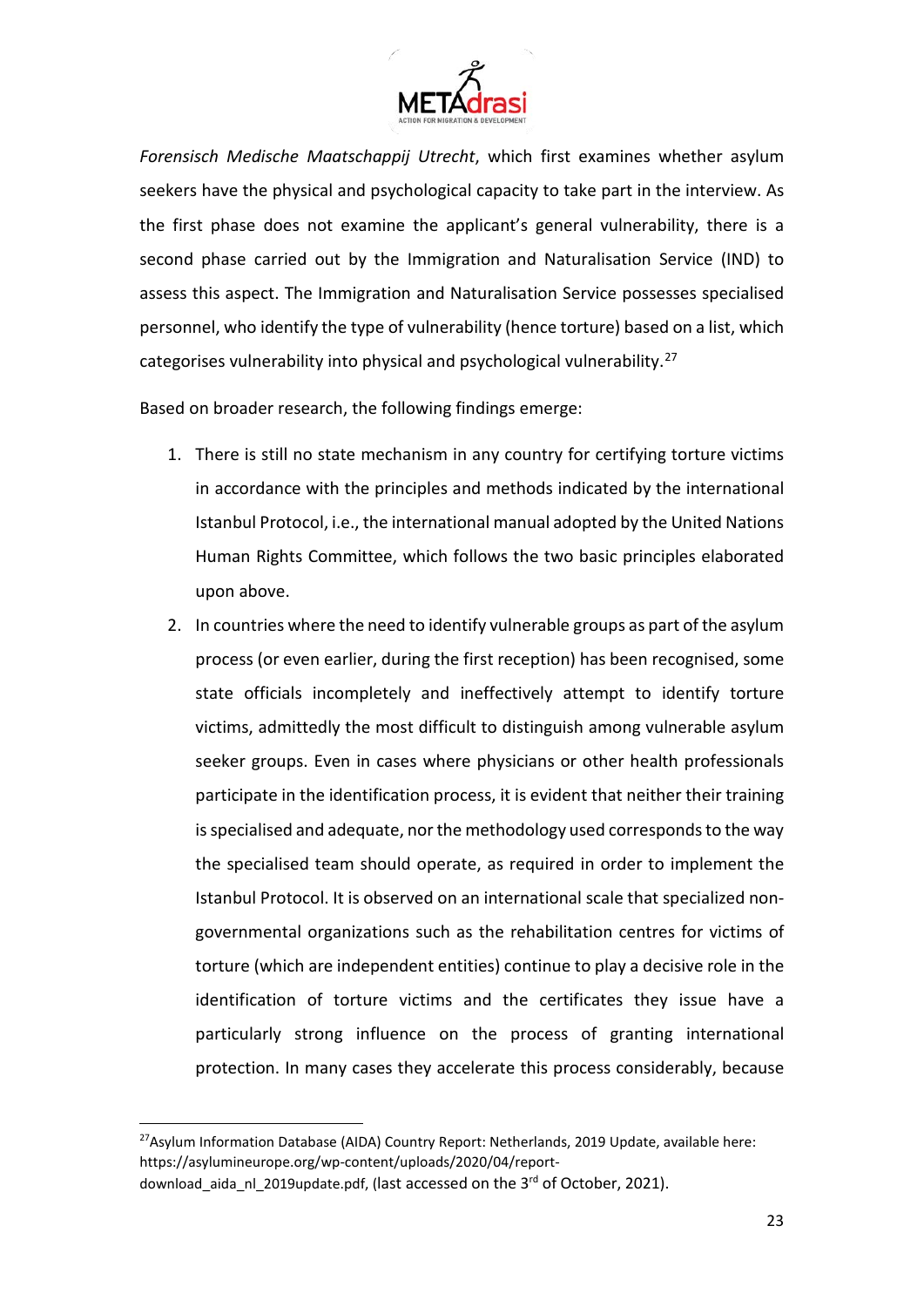

the proof of torture is a very important element that proves persecution of the applicant. In some countries, the intervention of a rehabilitation centre for victims of torture, which issues a torture certificate, may decelerate or accelerate the asylum process, so that the applicant is ready to face the resulting mental strain. An example is given by the legislation of the USA, which includes a provision to this effect.<sup>[28](#page-25-0)</sup>

# **Concluding remarks and recommendations**

<u>.</u>

● A clear distinction emerges between the role of State authorities in the identification-recognition process of asylum seeker vulnerability and the role of independent interdisciplinary teams, which are called upon to investigate and certify possible torture victim cases by applying the Istanbul Protocol principles. In this context, **impartiality** is a key feature and objective of the Protocol. It therefore follows that **independence** is the core characteristic of the specialized scientific teams that carry out this work reliably. It should be emphasised that the Istanbul Protocol's certificate is not a document of advocacy in favour of the applicant, but a report subject to the duty of scientific accuracy, truthfulness and impartiality.<sup>[29](#page-25-1)</sup> In addition, given that state mechanisms are inadequate, resorting to the assistance of specialised NGOs, capable of composing medico-legal reports on the basis of the Istanbul Protocol is an absolute necessity. Therefore, it is obvious that arguments in

<span id="page-25-0"></span> $28$ The 1994 specialized law is called the "Torture Victims Relief Act" and was adopted in an inter-party way by Congress through the actions of Edward Kennedy, who adopted the request of 60 institutions (amongst them rehabilitation centres and other non-governmental organizations).

<span id="page-25-1"></span> $29$ Understandably, lawyers and organisations helping asylum seekers may lobby the independent panel to issue the certificate. Nevertheless, this cannot and should not be done for charitable reasons, because the validity of the procedure is at stake; all experts in Greece and abroad are very careful on this matter.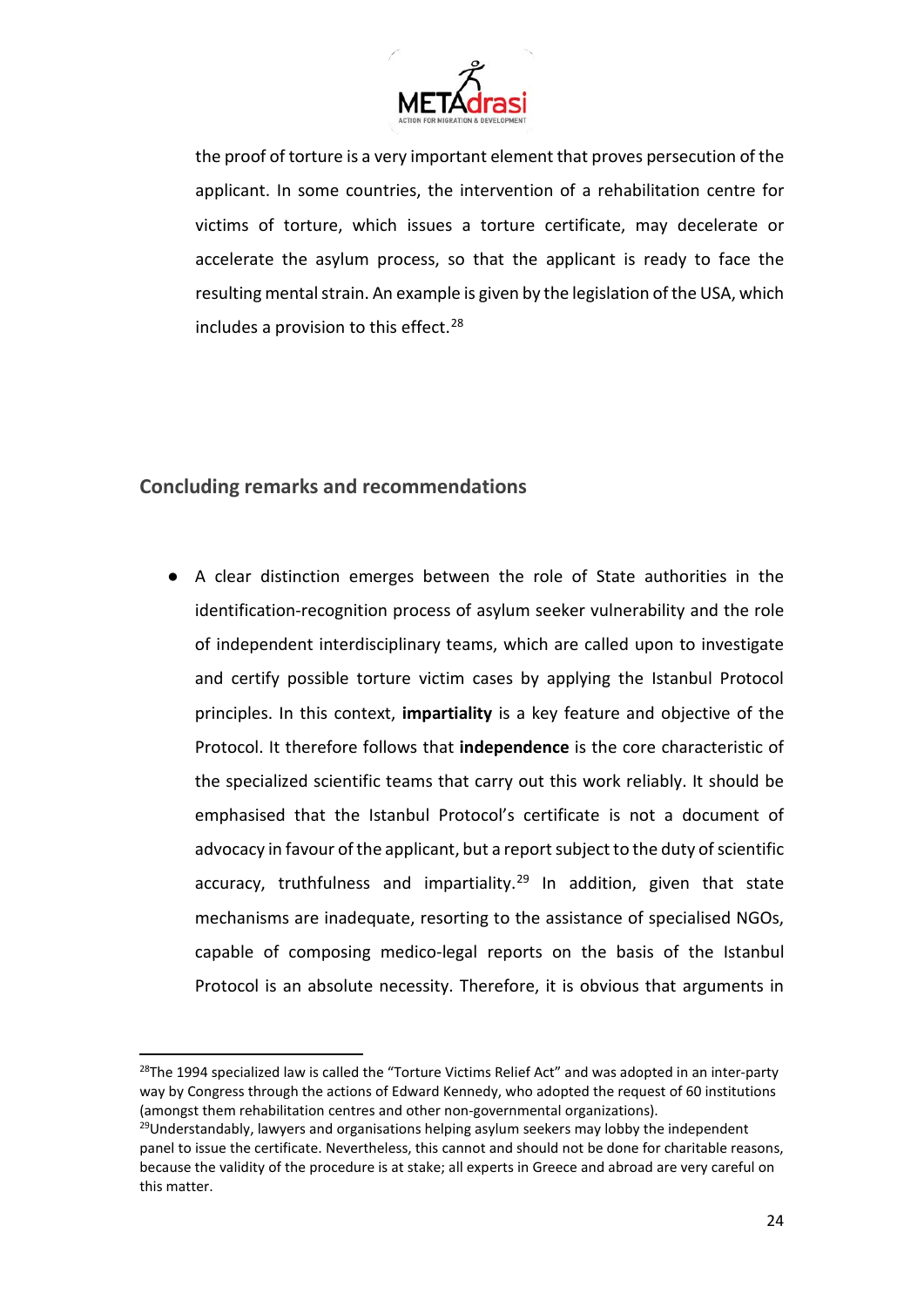

favour of the independence of the competent bodies from any state structure, as required by the Istanbul Protocol, are so far the only sufficient condition to ensure independence, impartiality and scientific accuracy in the torture certification mechanism. The contribution of such panels is an indispensable component of the asylum process as a whole, in order to achieve compliance with the provisions of international and EU law, which require appropriate treatment of this particularly vulnerable group of asylum seekers.

The abovementioned observations lead to the conclusion that the wording of Law 4636/2019 does not meet the requirements of the two EU Directives, and constitutes an erroneous transposition of them into Greek law. Therefore, the law should be amended in the following ways:

a) The term "certification" should be replaced by the term "identificationrecognition"

b) Military hospitals must cease to operate as the competent authority to recognise/certify torture victims. Instead, independent committees which implement the requirements and conditions set by the Istanbul Protocol in an appropriate manner, should operate to this end and be adequately supported in order to achieve their objectives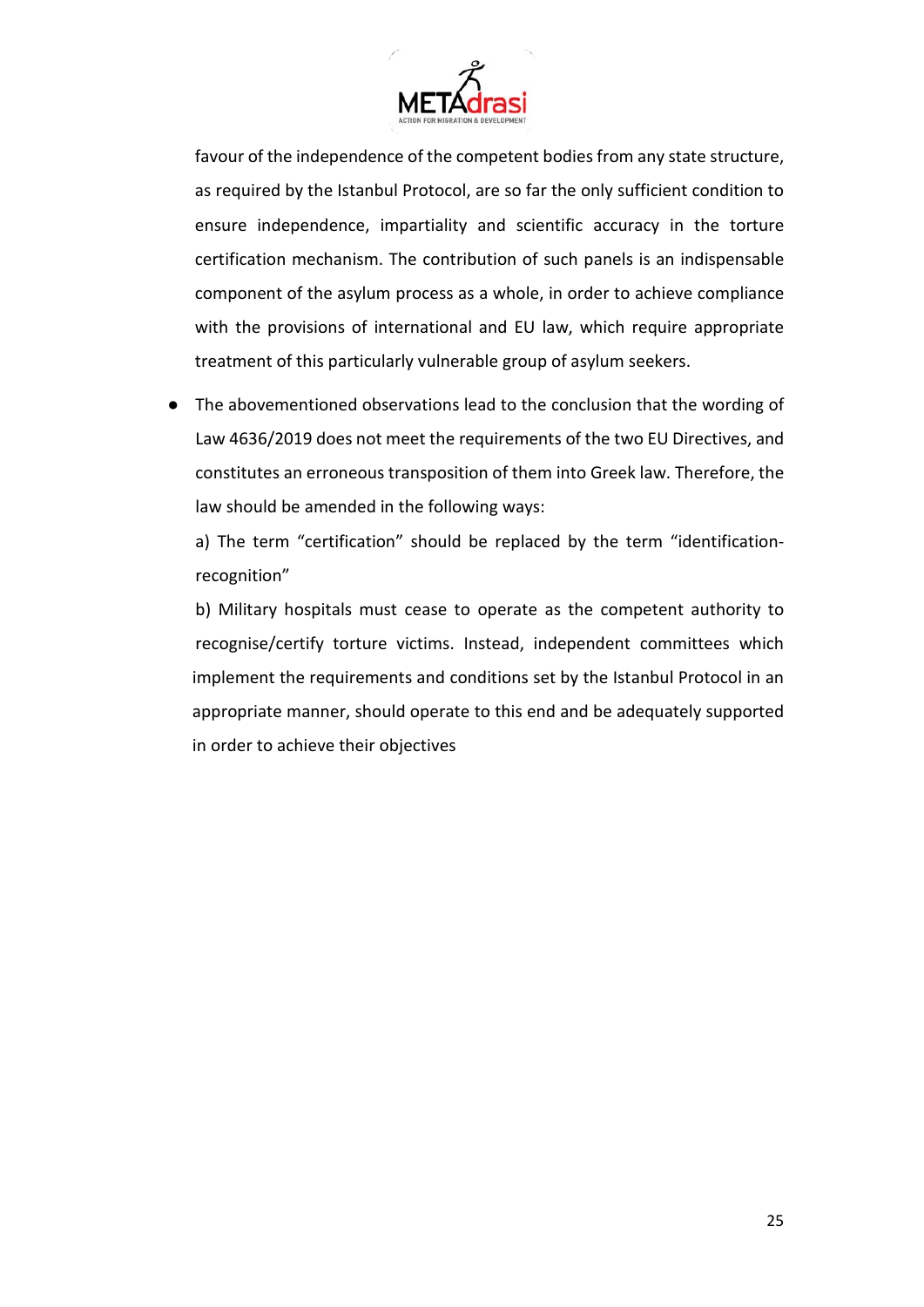

## **References**

#### **International Literature**

- Babassika, I. (2010). Identifying survivors of torture: A guide for training asylum authorities' staff and health professionals working with asylum seekers and refugees. European Union Civil Protection and Humanitarian Aid.
- Cohen, J. (2001). Questions of Credibility: Omissions, Discrepancies and Errors of Recall in the Testimony of Asylum Seekers. International Journal of Refugee Law, 13(3), 293–309 (doi:10.1093/ijrl/13.3.293).
- Crétenot M., Liaras B. (2013). Prison Conditions in France. Rome: European Prison Observatory. Online access: http://www.prisonobservatory.org/upload/PrisonconditionsinFrance.pdf
- Delbos, L. (2019). Country Report: France. In ECRE (Ed.). The Asylum Information Database (AIDA). Online access[: https://asylumineurope.org/wp-content/uploads/2020/04/report](https://asylumineurope.org/wp-content/uploads/2020/04/report-download_aida_fr_2019update.pdf)[download\\_aida\\_fr\\_2019update.pdf](https://asylumineurope.org/wp-content/uploads/2020/04/report-download_aida_fr_2019update.pdf)
- Dennis, J. (2019). Country Report: United Kingdom. In ECRE (Ed.). The Asylum Information Database (AIDA). Online access[: https://asylumineurope.org/wp](https://asylumineurope.org/wp-content/uploads/2020/03/report-download_aida_uk_2019update.pdf)[content/uploads/2020/03/report-download\\_aida\\_uk\\_2019update.pdf](https://asylumineurope.org/wp-content/uploads/2020/03/report-download_aida_uk_2019update.pdf)
- Kampen, Α., Pinxter, Α., Weijmans, Ε., Zantvoort, Μ.,Bothof, Μ., Hooijmans, L., Pijnenburg, S., &Klaassen, W. (2019). Country Report: Netherlands. In ECRE (Ed.). The Asylum Information Database (AIDA). Online access[: https://asylumineurope.org/wp](https://asylumineurope.org/wp-content/uploads/2020/04/report-download_aida_nl_2019update.pdf)[content/uploads/2020/04/report-download\\_aida\\_nl\\_2019update.pdf](https://asylumineurope.org/wp-content/uploads/2020/04/report-download_aida_nl_2019update.pdf)

#### **Greek Literature**

- Alivizatos, N. (1983). Political institutions in crisis (1922-1974). Aspects of the Greek experience. Themelio Publications, Athens, Greece.
- Arseni, K. (1975). 18, Bouboulinas St., Themelio Publications, Athens, Greece.
- Greek National Commission for Human Rights (September 2020). Reference Report on the Refugee and Migrant Issue (Part B). Online access: https://www.nchr.gr/images/pdf/apofaseis/prosfuges\_metanastes/Ekthesi\_Anaforas\_Prosfugik o\_el\_compressed.pdf
- Greek Council for Refugees (2018). Administrative detention in Greece: Findings from the field (2018). Online Access:
	- https://www.gcr.gr/media/k2/attachments/GCR\_Ekthesi\_Dioikitik\_Kratisi\_2019.pdf
- Kouloglou, S. (2017). Testimonies from the dictatorship and resistance. Hestia Publishers & Booksellers, Athens, Greece.
- Mangakis, G.-Α. (1974). Letter from prison for the Europeans. Ikaros Publishing, Athens, Greece
- Haritou-Fatourou, M. (2012). The torturer as an instrument of state power. Psychological origins. University Studio Press, Thessaloniki, Greece. University Studio Press, Thessaloniki, Greece.

#### **Legislative Texts - Prevention Mechanisms - Legal acts and related documents**

• United Nations Human Rights, Office of The High Commissioner (1984). Convention against Torture and Other Cruel, Inhuman or Degrading Treatment or Punishment. Online access: <https://www.ohchr.org/EN/ProfessionalInterest/Pages/CAT.aspx>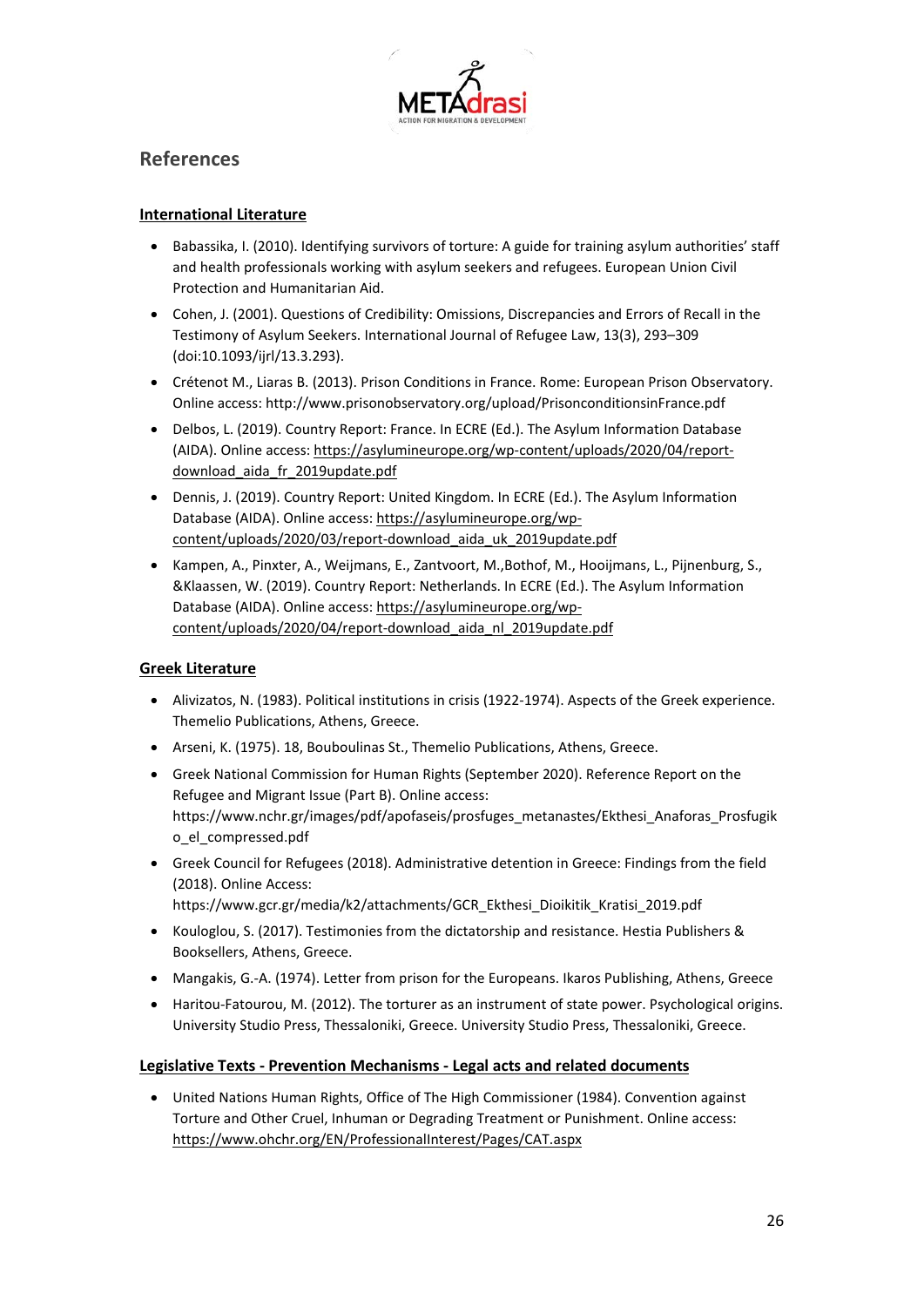

- Law 1949/1991, Government Gazette 83/A/31-5-199, Ratification of the Convention for the Prevention of Torture and Inhuman or Degrading Treatment or Punishment. Online access: [https://www.e-nomothesia.gr/kat-anthropina-dikaiomata/nomos-1949-1991-phek-83-a-31-5-](https://www.e-nomothesia.gr/kat-anthropina-dikaiomata/nomos-1949-1991-phek-83-a-31-5-1991.html) [1991.html](https://www.e-nomothesia.gr/kat-anthropina-dikaiomata/nomos-1949-1991-phek-83-a-31-5-1991.html)
- United Nations Human Rights, Office of The High Commissioner (2002). *Optional Protocol to the Convention against Torture and other Cruel, Inhuman or Degrading Treatment or Punishment.*  Online access*:* <https://www.ohchr.org/EN/ProfessionalInterest/Pages/OPCAT.aspx>
- United Nations Human Rights, Office of The High Commissioner, Subcommittee on Prevention of Torture and other Cruel, Inhuman or Degrading Treatment or Punishment ("SPT"). Online access: <https://www.ohchr.org/EN/HRBodies/OPCAT/Pages/OPCATIntro.aspx>
- Istanbul Protocol, (2004). Manual on the Effective Investigation and Documentation of Torture and Other Cruel, Inhuman or Degrading Treatment or Punishment, United Nations New York and Geneva. Online access:<https://www.ohchr.org/documents/publications/training8rev1en.pdf>
- Council of Europe (2002). European Convention for the Prevention of Torture and Inhuman or Degrading Treatment or Punishment*.* Online access:<https://rm.coe.int/16806dbaa3>
- Council Of Europe, European Committee for the Prevention of Torture and Inhuman or Degrading Treatment or Punishment (CPT). Online access[: https://www.coe.int/en/web/cpt](https://www.coe.int/en/web/cpt)
- Council of Europe: Committee for the Prevention of Torture (1 June 2018). Preliminary observations made by the delegation of the European Committee for the Prevention of Torture and Inhuman or Degrading Treatment or Punishment (CPT) which visited Greece from 10 to 19 April 2018, CPT/Inf (2018) 20. Online access[: https://rm.coe.int/1680930c9a](https://rm.coe.int/1680930c9a)
- Council of Europe: Committee for the Prevention of Torture (10 July 2011). Public statement concerning the Chechen Republic of the Russian Federation: European Committee for the Prevention of Torture and Inhuman or Degrading Treatment or Punishment (CPT), (made on 10 July 2001), CPT/Inf (2001) 15. Online access[: https://rm.coe.int/1680697a50](https://rm.coe.int/1680697a50)
- Council of Europe: Committee for the Prevention of Torture (10 July 2003). Public statement concerning the Chechen Republic of the Russian Federation: European Committee for the Prevention of Torture and Inhuman or Degrading Treatment or Punishment (CPT), (made on 10 July 2003), CPT/Inf (2003) 33. Online access[: https://rm.coe.int/1680697a52](https://rm.coe.int/1680697a52)
- Council of Europe: Committee for the Prevention of Torture (13 July 2017). Public statement concerning Belgium: European Committee for the Prevention of Torture and Inhuman or Degrading Treatment or Punishment (CPT), (made on 13 July 2017), CPT/Inf (2017) 18. Online access:<https://rm.coe.int/pdf%20/1680731786>
- Council of Europe: Committee for the Prevention of Torture (13 March 2007). Public statement concerning the Chechen Republic of the Russian Federation: European Committee for the Prevention of Torture and Inhuman or Degrading Treatment or Punishment (CPT), (made on 13 March 2007), CPT/Inf (2007) 17. Online access: https://rm.coe.int/1680697bd0
- Council of Europe: Committee for the Prevention of Torture (15 December 1992). Public statement on Turkey: European Committee for the Prevention of Torture and Inhuman or Degrading Treatment or Punishment (CPT) - adopted on 15 December 1992, CPT/Inf (93) 1. Online access:<https://rm.coe.int/16806981a6>
- Council of Europe: Committee for the Prevention of Torture (15 March 2011), Public statement concerning Greece: European Committee for the Prevention of Torture and Inhuman or Degrading Treatment or Punishment (CPT), (made on 15 March 2011), CPT/Inf (2011) 10. Online access:

[https://rm.coe.int/CoERMPublicCommonSearchServices/DisplayDCTMContent?documentId=090](https://rm.coe.int/CoERMPublicCommonSearchServices/DisplayDCTMContent?documentId=0900001680696608) [0001680696608](https://rm.coe.int/CoERMPublicCommonSearchServices/DisplayDCTMContent?documentId=0900001680696608)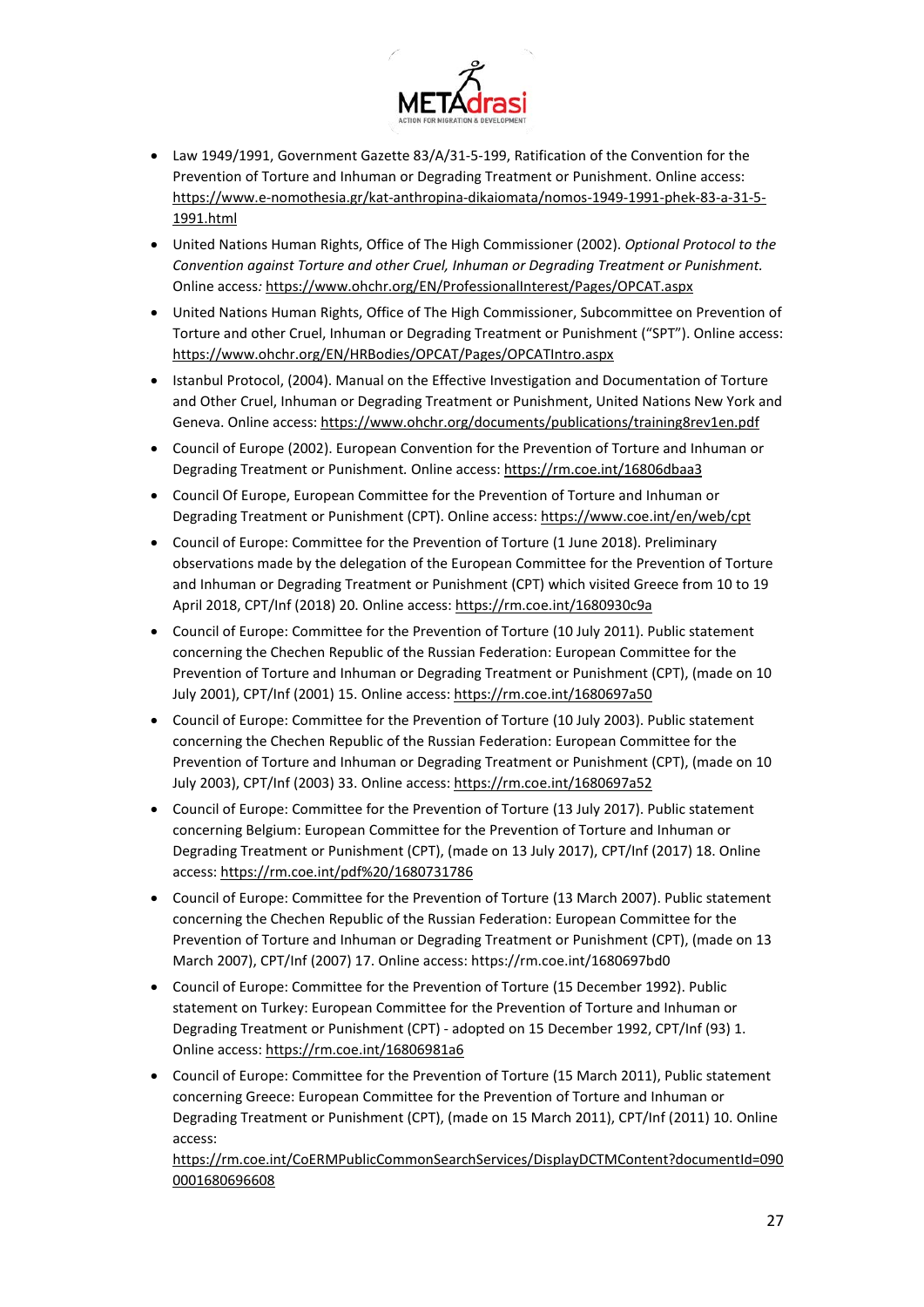

- Council of Europe: Committee for the Prevention of Torture (19 November 2020). Preliminary observations made by the delegation of the European Committee for the Prevention of Torture and Inhuman or Degrading Treatment or Punishment (CPT) which visited Greece from 13 to 17 March 2020, CPT/Inf (2020) 35. Online access[: https://rm.coe.int/1680a06a86](https://rm.coe.int/1680a06a86)
- Council of Europe: Committee for the Prevention of Torture (26 March 2015), Public statement concerning Bulgaria: European Committee for the Prevention of Torture and Inhuman or Degrading Treatment or Punishment (CPT), (made on 26 March 2015), CPT/Inf (2015) 17. Online access:

[https://rm.coe.int/CoERMPublicCommonSearchServices/DisplayDCTMContent?documentId=090](https://rm.coe.int/CoERMPublicCommonSearchServices/DisplayDCTMContent?documentId=09000016806940ef) [00016806940ef](https://rm.coe.int/CoERMPublicCommonSearchServices/DisplayDCTMContent?documentId=09000016806940ef) 

- Council of Europe: Committee for the Prevention of Torture (6 December 1996). Public statement on Turkey: European Committee for the Prevention of Torture and Inhuman or Degrading Treatment or Punishment (CPT) (issued on 6 December 1996), CPT/Inf (96) 34. Online access:<https://rm.coe.int/16806981d8>
- Council of Europe (1950). European Convention for the Protection of Human Rights and Fundamental Freedoms. Online access: [https://www.echr.coe.int/documents/convention\\_ell.pdf](https://www.echr.coe.int/documents/convention_ell.pdf)
- Amnesty International (1977), Torture in Greece, The First Torturers' Trial 1975, available here: <https://www.amnesty.org/en/wp-content/uploads/2021/06/eur250071977eng.pdf> (last accessed on the 3rd of October, 2021).
- Amnesty International (1977), Evidence of Torture: Studies by the Amnesty International Danish Medical Group, available here: [https://www.amnesty.org/en/wp](https://www.amnesty.org/en/wp-content/uploads/2021/06/act400041977en.pdf)[content/uploads/2021/06/act400041977en.pdf](https://www.amnesty.org/en/wp-content/uploads/2021/06/act400041977en.pdf) (last accessed on the 3<sup>rd</sup> of October, 2021).

#### **Case law**

• The Greek case: application no. 3321/67-Denmark v. Greece, application no. 3322/67-Norway v. Greece, application no. 3323/67-Sweden v. Greece, application no. 3344/67-Netherlands v. Greece: report of the commission. Online access: [Denmark v. Greece \(I\) \(coe.int\)](https://www.echr.coe.int/Documents/Denmark_v_Greece_I.pdf)

#### **Websites**

- European Committee for the Prevention of Torture and Inhuman or Degrading Treatment or Punishment (CPT). Online access: https://www.coe.int/el/web/cpt/about-the-cpt
- United Nations Human Rights Treaty Bodies: UN Treaty body database: Online access: https://tbinternet.ohchr.org/\_layouts/15/TreatyBodyExternal/Countries.aspx?CountryCode= GRC&Lang=EN